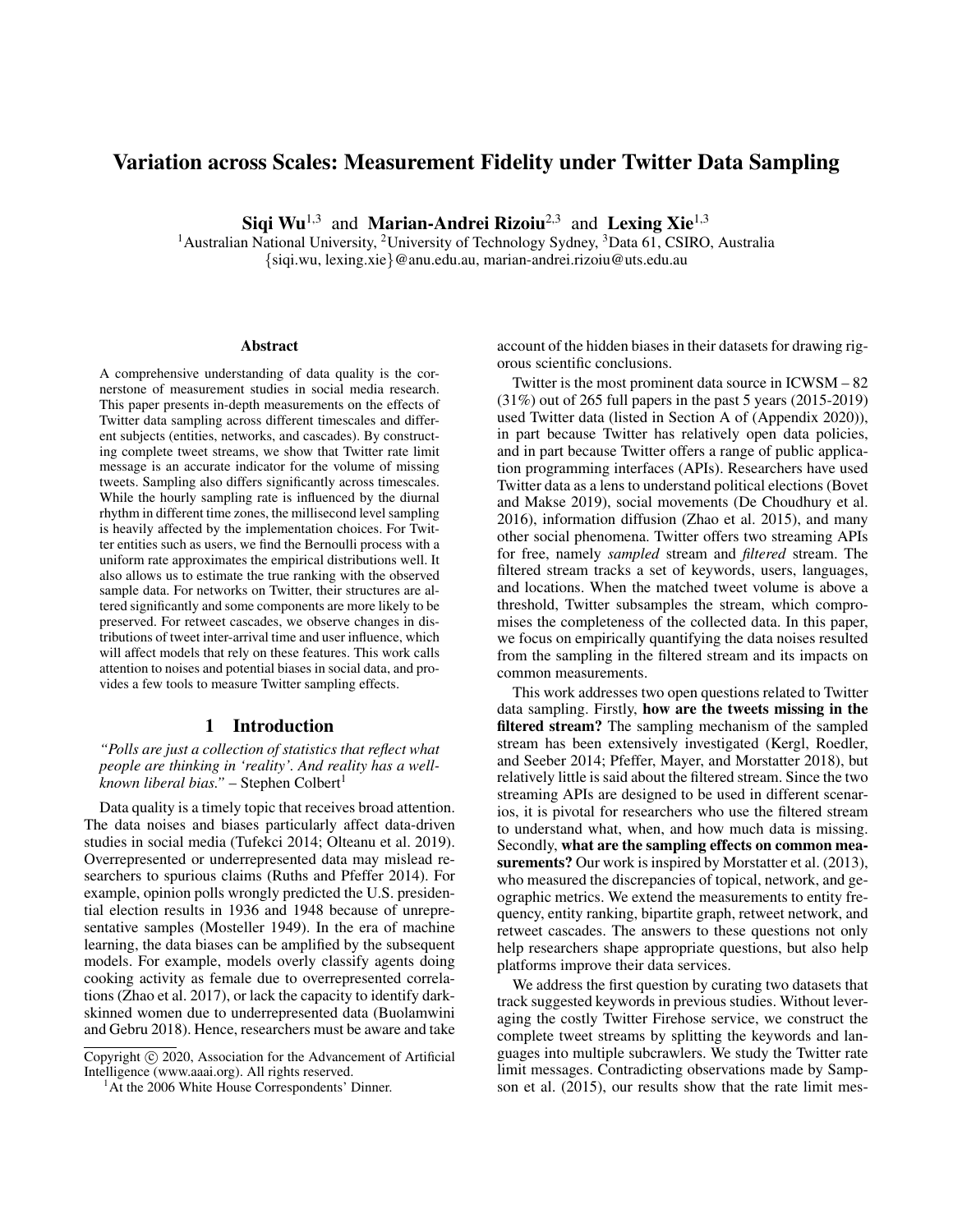sages closely approximate the volume of missing data. We also find that tweets are not missing at random since the sampling rates have distinct temporal variations across different timescales, especially at the level of hour and millisecond.

Addressing the second question, we measure the effects of Twitter data sampling across different subjects, e.g., the entity frequency, entity ranking, user-hashtag bipartite graph, retweet network, and retweet cascades. We find that (1) the Bernoulli process with a uniform rate can approximate the empirical entity distribution well; (2) the ranks of top entities are distorted; (3) the true entity frequency and ranking can be inferred based on sampled observations; (4) the network structures change significantly with some components more likely to be preserved; (5) sampling compromises the quality of diffusion models as the distributions of tweet inter-arrival time and user influence are substantially skewed. We remark that this work only studies the effects of Twitter sampling mechanism, but does not intend to reverse engineer it.

The main contributions of this work include:

- We show that Twitter rate limit message is an accurate indicator for the volume of missing tweets.
- A set of measurements on the Twitter data sampling effects across different timescales and different subjects.
- We show how to estimate the entity frequency and ranking of the complete data using only the sample data.
- We release a software package "Twitter-intact-stream" for constructing the complete data streams on Twitter<sup>2</sup>.

#### 2 Related work

Studies on Twitter APIs. Twitter has different levels of access (Firehose, Gardenhose, Spritzer) and different ways to access (search API, sampled stream, filtered stream). As the complete data service (Firehose) incurs excessive costs and requires severe storage loads, we only discuss the free APIs.

- Twitter search API returns relevant tweets for a given query, but it only fetches results published in the past 7 days (Twitter.com 2020d). The search API also bears the issue of data attrition. Research using this API to construct a "complete" dataset would inevitably miss parts of desired tweets (Wang, Callan, and Zheng 2015) since tweet creation and deletion are highly dynamic (Almuhimedi et al. 2013). To overcome this limitation, researchers can pivot to the streaming APIs.
- Twitter sampled streaming API returns roughly 1% of all public tweets in realtime (Twitter.com 2020c). Pfeffer, Mayer, and Morstatter (2018) detailed its sampling mechanism and identified potential tampering behaviors. González-Bailón et al. (2014) examined the biases in the retweet network from the 1% sample and the search API. While the 1% sample may be treated as a representative sample of overall Twitter activities (Morstatter, Pfeffer, and Liu 2014; Kergl, Roedler, and Seeber 2014), data filtering can only be conducted post data collection. There-

fore, it is not suitable to create ad hoc datasets, e.g., tracking *all* tweets that contain the hashtag #metoo.

• Twitter filtered streaming API collects tweets matching a set of prescribed predicates in realtime (Twitter.com 2020a). Suppose that the streaming rate is below Twitter limit, the pre-filtering makes the filtered stream possible to construct the complete datasets without using the costly Firehose stream, e.g., on social movements (De Choudhury et al. 2016) and on news outlets (Mishra, Rizoiu, and Xie 2016). We focus on the scenes where the data streams are sampled. The most relevant work is done by Morstatter et al. (2013), in which they compared the filtered stream to the Firehose, and measured the discrepancies in various metrics. We extend the scope of measured subjects. Furthermore, we take a step to correct the sampling effects on entity measures.

Twitter sampling is deterministic (Joseph, Landwehr, and Carley 2014), therefore, simply stacking crawlers with the same predicates will not yield more data. However, users can improve the sample coverage by splitting the keyword set into multiple disjoint predicate sets, and monitoring each set with a distinct subcrawler (Sampson et al. 2015).

Effects of missing social data. Social data, which records ubiquitous human activities in digital form, plays a fundamental role in social media research. Researchers have pointed out the necessity to interrogate the assumptions and biases in data (Boyd and Crawford 2012; Ruths and Pfeffer 2014). Tufekci (2014) outlined four issues on data representativeness and validity. The hidden data biases may alter some research conclusions and even impact human decision making (Olteanu et al. 2019).

Gaffney and Matias (2018) identified gaps where data is unevenly missing in a widely used Reddit corpus. They suggested strong risks in research that concerns user history or network information, and moderate risks in research that uses aggregate counts. In this work, we use these qualitative observations as starting points and present a set of in-depth quantitative measurements. We corroborate the risks in user history study and network analysis. And we show how the complete counting statistics can be estimated.

Sampling from graphs and cascades. Leskovec and Faloutsos (2006) studied different graph sampling strategies for drawing representative samples. Wagner et al. (2017) considered how sampling impacts the relative ranking of groups in the attributed graphs. The effects of graph sampling has been extensively discussed by Kossinets (2006). In this work, the missing tweets can cause edge weights to decrease, and some edges to even disappear. On sampling a cascade, De Choudhury et al. (2010) found that combining network topology and contextual attributes distorts less the observed metrics. Sadikov et al. (2011) proposed a *k*-tree model to uncover some properties from the sampled data. They both sampled the cascades via different techniques (e.g., random, forest fire) and varying ratios. In contrast, the sampling in this work is an artifact of proprietary Twitter sampling mechanisms, and beyond the control of the users.

<sup>&</sup>lt;sup>2</sup>The package, collected data, and analysis code are publicly available at https://github.com/avalanchesiqi/twitter-sampling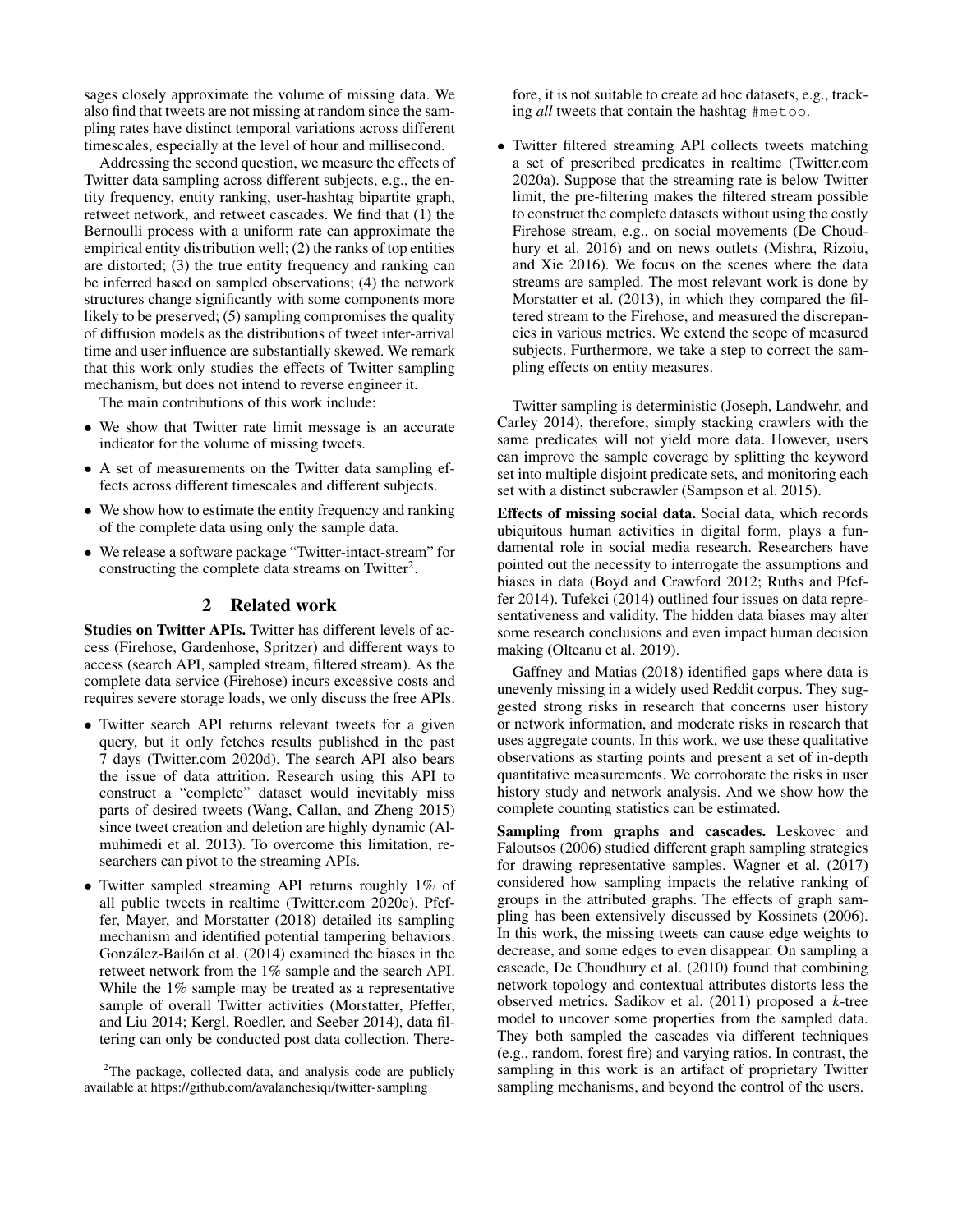

Figure 1: (a) Collected and missing tweets in an 11-second interval. blue circle: collected tweet; black cross: missing tweet; black vertical line: rate limit message. green number: estimated missing volume from rate limit messages; black number: count of missing tweets compared to the complete set. (b) MAPE of estimating the missing volumes in the rate limit segments.

#### 3 Datasets and Twitter rate limit messages

We collect two datasets, using two sets of keywords employed in recent large-scale studies that use Twitter. We choose these works because they are high volume and informative for important social science problems (cyberbullying and online content sharing). We use  $\rho$  to denote the sampling rate – i.e., the probability that a tweet is present in the collected (sampled) dataset. We use subscripts to differentiate sampling rates that vary over time  $\rho_t$ , users  $\rho_u$ , networks  $\rho_n$ , and cascades  $\rho_c$ . The datasets are collected using the Twitter filtered streaming API and are summarized in Table 1.

- CYBERBULLYING (Nand, Perera, and Kasture 2016): This dataset tracks all tweets that mention any of the 25 recommended keywords from psychology literature (e.g., gay, slut, loser). The collection period is from 2019- 10-13 to 2019-10-26.
- YOUTUBE (Rizoiu et al. 2017): This dataset tracks all tweets that contain at least one YouTube video URL by using the rule "youtube" OR ("youtu" AND "be"). The collection period is from 2019-11-06 to 2019-11-19.

The streaming client is a program that receives streaming data via Twitter API. The client will be rate limited if the number of matching tweets exceeds a preset threshold – 50 tweets per second as of 2020-03 (Twitter.com 2020b). When we use only one client to track all keywords, we find that both datasets trigger rate limiting. We refer to the crawling results from a single client as the *sample set*.

We develop a software package "Twitter-intact-stream"<sup>3</sup> for constructing the complete data streams on Twitter. The package splits the filtering predicates into multiple subsets, and tracks each set with a distinct streaming client. The CYBERBULLYING and YOUTUBE datasets are respectively crawled by 8 and 12 clients based on different combinations of keywords and languages. We remove the duplicate tweets and sort the distinct tweets chronologically. We refer to the crawling results from multiple clients as the *complete set*.

In very occasional cases, the complete sets also encounter rate limiting. Estimated from the rate limit messages (detailed next), 0.04% and 0.14% tweets in the complete sets are missing, which are negligible comparing to the volumes of missing tweets in the sample sets (47.28% and 8.47%, respectively). For rigorous comparison, we obtain a 30 minutes complete sample from Twitter Firehose and find the difference with our collected data is trivial (detailed in Section

|              | <b>CYBERBULLYING</b> |            | YOUTUBE    |            |  |
|--------------|----------------------|------------|------------|------------|--|
|              | complete<br>sample   |            | complete   | sample     |  |
| $N_c$        | 114,488,537          | 60,400,257 | 53,557,950 | 49,087,406 |  |
| $N_r$        | 3.047                | 1,201,315  | 3,061      | 320,751    |  |
|              | 42,623               | 54,175,503 | 77,055     | 4,542,397  |  |
| $\bar{\rho}$ | 99.96%               | 52.72%     | 99.86%     | 91.53%     |  |

Table 1: Summary of two datasets.  $N_c$ : #collected tweets;  $N_r$ : #rate limit messages;  $\hat{N}_m$ : #estimated missing tweets;  $\bar{\rho}$ : mean sampling rate. Full specifications for all streaming clients are listed in Section B of (Appendix 2020).

C of (Appendix 2020)). Hence, for the rest of this work, we treat the complete sets as if they contain no missing tweets. Validating Twitter rate limit messages. When the streaming rate exceeds the threshold, Twitter API emits a rate limit message that consists of a timestamp and an integer. The integer is designed to indicate the cumulative number of missing tweets since the connection starts (Twitter.com 2020e). Therefore, the difference between 2 consecutive rate limit messages should estimate the missing volume in between.

We empirically validate the rate limit messages. We divide the datasets into a list of segments where (a) they contain no rate limit message in the complete set; (b) they are bounded by 2 rate limit messages in the sample set. This yields 1,871 and 253 segments in the CYBERBULLYING and YOUTUBE datasets, respectively. The lengths of segments range from a few seconds to several hours, and collectively cover 13.5 days out of the 14-day crawling windows. In this way, we assure that the segments in the complete set have no tweet missing since no rate limit message is received. Consequently, for each segment we can compute the volume of missing tweets in the sample set by either computing the difference of the two rate limit messages bordering the segment, or by comparing the collected tweets with the complete set. Figure 1(a) illustrates the collected and missing tweets in an 11-second interval. The estimated missing volumes from rate limit messages closely match the counts of the missing tweets in the complete set. Overall, the median error in estimating the missing volume using rate limit messages is less than 0.0005, measured by mean absolute percentage error (MAPE) and shown in Figure 1(b). We thus conclude that the rate limit message is an accurate indicator for the number of missing tweets. Note that it only approximates the volume of missing tweets, but not the content.

Our observations contradict those from Sampson et

<sup>3</sup> https://github.com/avalanchesiqi/twitter-intact-stream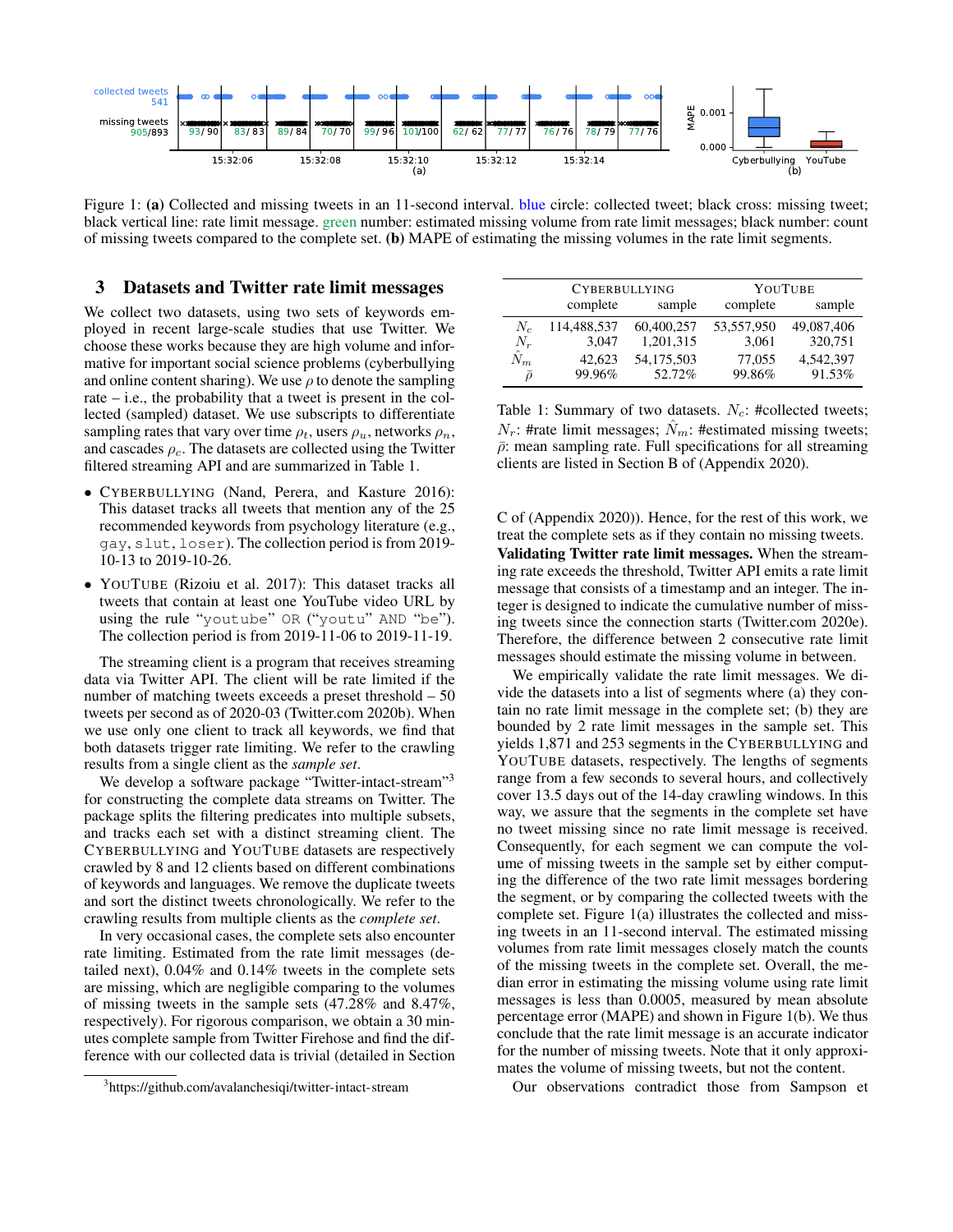

Figure 2: Sampling rates are uneven (a) in different hours or (b) in different milliseconds. black line: temporal mean sampling rates; color shades: 95% confidence interval.

al. (2015), who used the same keyword-splitting approach, yet found that the rate limit messages give inaccurate estimations. They consistently retrieved more distinct tweets (up to 2 times) than the estimated total volume, i.e., the number of collected tweets plus the estimated missing tweets. In contrast, our datasets only have a small deviation (0.08% and 0.13%, comparing  $N_c$  of the complete set to  $N_c + N_m$  of the sample set in Table 1). This discrepancy is due to a different implementation choice back in 2015 – instead of having 1 rate limit message for each second, the rate limit messages were spawned across 4 threads, resulting in up to 4 messages per second. We provide a detailed analysis in Section C of (Appendix 2020).

#### 4 Are tweets missing at random?

In this section, we study the randomness of Twitter sampling – do all tweets share the same probability of missing? This is relevant because uniform random sampling creates representative samples. When the sampling is not uniform, the sampled set may suffer from systematic biases, e.g., some tweets have a higher chance of being observed. Consequently, some users or hashtags may appear more often than their cohorts. We tackle the uniformity of the sampling when accounting for the tweet timestamp, language, and type.

Tweet timestamps. Figure 2(a) plots the hourly sampling rates. CYBERBULLYING dataset has the highest sampling rate ( $\rho_t$ =78%) at UTC-8. The lowest sampling rate  $(\rho_t=41\%)$  occurs at UTC-15, about half of the highest value. YOUTUBE dataset is almost complete  $(\rho_t=100\%)$  apart from UTC-8 to UTC-17. The lowest sampling rate is 76% at UTC-12. We posit that the hourly variation is related to the overall tweeting dynamics and the rate limit threshold (i.e., 50 tweets per second): higher tweet volumes yield lower sampling rates. Figure 2(b) shows the sampling rate at the millisecond level, which curiously exhibits a periodicity of one second. In CYBERBULLYING dataset, the sampling rate peaks at millisecond 657 ( $\rho_t$ =100%) and drops monotonically till millisecond 550 ( $\rho_t$ =6%) before bouncing back. YOUTUBE dataset follows a similar trend with the lowest value ( $\rho_t$ =76%) at millisecond 615. This artifact leaves the sample set vulnerable to automation tools. Users can deliberately schedule tweet posting time within the high sampling rate period for inflating their representativeness, or within the low sampling rate period for masking their content in the public API. The minutely and secondly sampling rates are included in Section D of (Appendix 2020).



Figure 3: Hourly tweet volumes in YOUTUBE dataset. (a) Japanese+Korean; (b) other languages. black line: temporal mean tweet volumes; color shades: 95% confidence interval.

|                     | <b>CYBERBULLYING</b> |        | YOUTUBE  |        |  |
|---------------------|----------------------|--------|----------|--------|--|
|                     | complete             | sample | complete | sample |  |
| <b>%root</b> tweets | 14.28%               | 14.26% | 25.90%   | 26.19% |  |
| <i>n</i> etweets    | 64.40%               | 64.80% | 62.92%   | 62.51% |  |
| $\%$ quotes         | $7.37\%$             | 7.18%  | $3.44\%$ | 3.40%  |  |
| %replies            | 13.94%               | 13.76% | 7.74%    | 7.90%  |  |

Table 2: The ratios of the 4 tweet types (root tweet, retweet, quote, and reply) in the complete and the sample sets.

Tweet languages. Some languages are mostly used within one particular timezone, e.g., Japanese and Korean<sup>4</sup>. The temporal tweet volumes for these languages are related to the daily activity patterns in the corresponding countries. We break down the hourly tweet volumes of YOUTUBE dataset into Japanese+Korean and other languages. The results are shown in Figure 3. Altogether, Japanese and Korean account for 31.4% tweets mentioning YouTube URLs. The temporal variations are visually different – 48.3% of Japanese and Korean tweets are posted in the evening of local time (JST-6pm to 12am), while tweets in other languages disperse more evenly. Because of the high volume of tweets in this period, sampling rates within UTC-9 to UTC-15 are lower (see Figure  $2(a)$ ). Consequently, "ja+ko" tweets are less likely to be observed (89.0% in average, 80.9% between JST-6pm and 12am) than others (92.9% in average).

Tweet types. Twitter allows the creation of 4 types of tweets. The users create a *root tweet* when they post new content from their home timelines. The other 3 types are interactions with existing tweets: *retweets* (when users click on the "Retweet" button); *quotes* (when users click on the "Retweet with comment" button); *replies* (when users click on the "Reply" button). The relative ratios of different types of tweets are distinct for the two datasets (see Table 2). CYBERBULLYING has higher ratios of retweets, quotes, and replies than YOUTUBE, implying more interactions among users. However, the ratios of different types are very similar in the sampled versions of both datasets (max deviation=0.41%, retweets in YOUTUBE dataset). We conclude that Twitter data sampling is not biased towards any tweet type.

<sup>4</sup> Japanese Standard Time (JST) and Korean Standard Time (KST) are the same.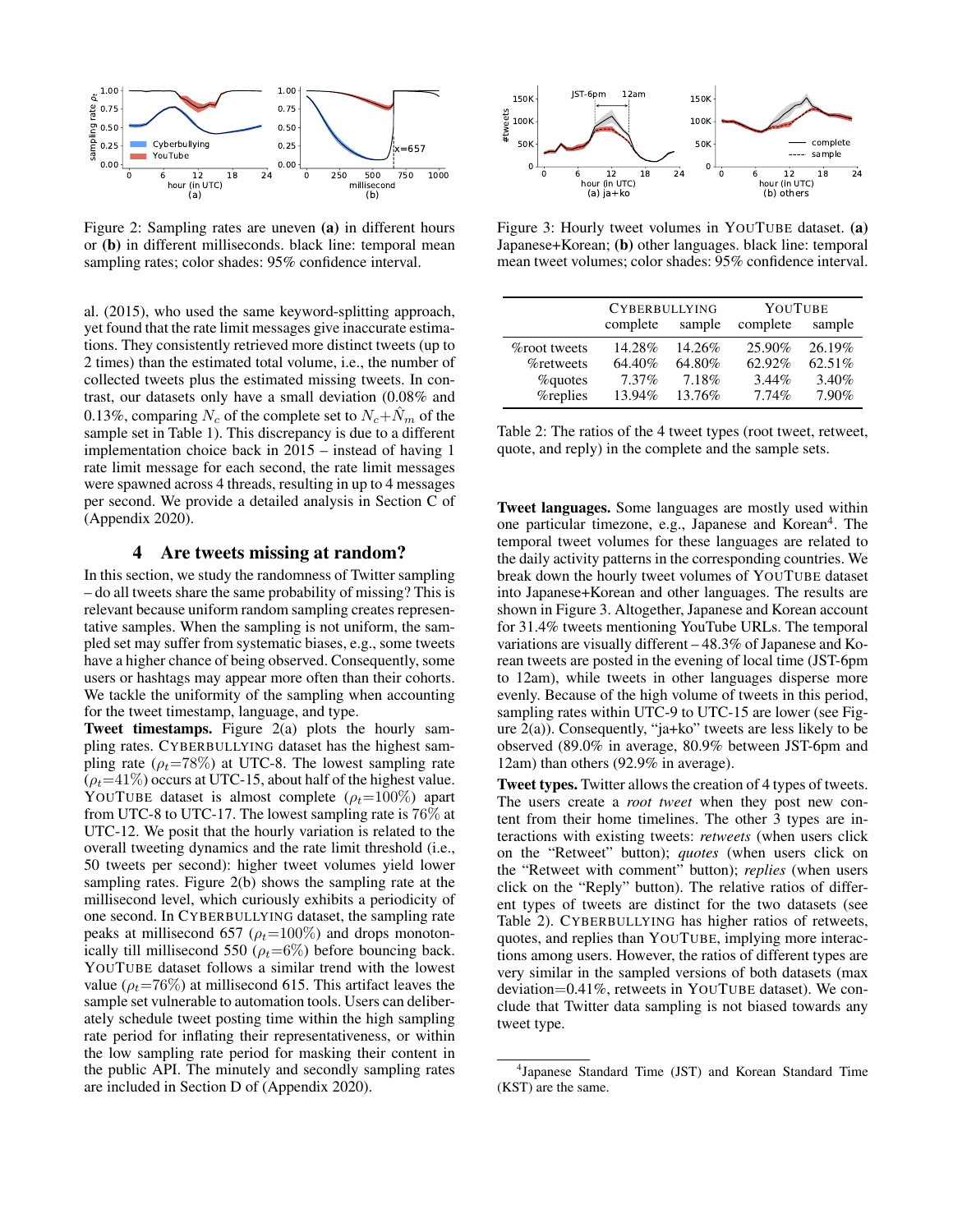|                     | complete                | sample                | <i>%miss</i>     | est. <i>miss</i>  |
|---------------------|-------------------------|-----------------------|------------------|-------------------|
| #users<br>#hashtags | 19.802.506<br>1.166.483 | 14.649.558<br>880,096 | 26.02%<br>24.55% | 26.12%<br>24.31\% |
| $\#URLS$            | 467.941                 | 283,729               | 39.37%           | 38.99%            |

Table 3: Statistics of entities in CYBERBULLYING dataset, mean sampling rate  $\bar{\rho}=52.72\%$ .



Figure 4: The frequency distributions of (a) user posting and (b) hashtag. The x-axis starts at 0 rather than 1, as the sample set and uniform random sample both have missing entities.

### 5 Impacts on Twitter entities

In this section, we study how the data sampling affects the observed frequency and relative ranking of Twitter entities, e.g., users, hashtags, and URLs. We first use a Bernoulli process to model the Twitter data sampling (Section 5.1). Next, we show how the entity statistics for one set (e.g., the complete) can be estimated using the other set (the sample, Section 5.2). Finally, we measure the distortions introduced in entity ranking by sampling and how to correct them (Section 5.3). The basic statistics of entities are listed in Table 3. The analyses in this section, Section 6, and Section 7, are done with CYBERBULLYING dataset since its sampling effects are more prominent.

#### 5.1 Twitter sampling as a Bernoulli process

We examine how well we can use a Bernoulli process to approximate the Twitter sampling process. Assuming that tweets are sampled identically and independently, the Twitter sampling can be be seen as a simple Bernoulli process with the mean sampling rate  $\bar{\rho}$ . We empirically validate this assumption by plotting the complementary cumulative density functions (CCDFs) of user posting frequency (the number of times a user posts) and hashtag frequency (the number of times a hashtag appears) in Figure 4. The black and blue solid lines respectively show the CCDFs of the complete and the sample sets, while the black dashed line shows the CCDF in a synthetic dataset constructed from the complete set using a Bernoulli process with rate  $\bar{\rho}$ =52.72%. Firstly, we observe that the CCDF of the sample set is shifted left, towards the lower frequency end. Visually, the distributions for the synthetic (black dashed line) and for the observed sample set (blue solid line) overlap each other. Furthermore, following the practices in (Leskovec and Faloutsos 2006), we measure the agreement between these distributions with Kolmogorov-Smirnov D-statistic, which is defined as

$$
D(G, G') = \max_{x} \{|G(x) - G'(x)|\}
$$
 (1)



Figure 5: (a) D-statistic between empirical distribution and binomial distribution for the number of tweets a user posts. (b) The probability distribution of observing  $n_s$  times in the sample set when  $n_c=20$ .

where  $G$  and  $G'$  are the cumulative distribution functions (CDFs) of two distributions. With a value between 0 and 1, a smaller D-statistic implies more agreement between two measured distributions. The results show high agreement between entity distributions in the synthetic and the observed sample sets (0.0006 for user posting and 0.002 for hashtag). This suggests that despite the empirical sampling rates not being unique over time, a Bernoulli process of constant rate can model the observed entity frequency distribution well<sup>5</sup>.

#### 5.2 Entity frequency

We investigate whether the statistics on one set (complete or sample) can be estimated using only the statistics of the other set and the Bernoulli process model. We use  $n_c$  to denote the frequency in the complete set, and  $n<sub>s</sub>$  the frequency in the sample set  $(n_c \ge n_s)$ . More precisely, we ask these three questions: What is the distribution of  $n_s$  given  $n_c = k$ ? What is the distribution of  $n_c$  given  $n_s = k$ ? How many entities are missing altogether given the distribution of  $n_s$ ?

### Modeling sample frequency from the complete set.

For a user who posts  $n_c$  times in the complete set, their sample frequency under the Bernoulli process follows a binomial distribution  $B(n_c, \bar{\rho})$ . Specifically, the probability of observing the user  $n<sub>s</sub>$  times in the sample set is

$$
\Pr(n_s|n_c,\bar{\rho}) = \binom{n_c}{n_s} \bar{\rho}^{n_s} (1-\bar{\rho})^{n_c - n_s} \tag{2}
$$

We compute the empirical distribution and binomial distribution for  $n_c$  from 1 to 100. This covers more than 99% users in our dataset. Figure 5(a) shows the D-statistic between two distributions as a function of complete frequency  $n_c$ . The binomial distribution models the empirical data better when  $n_c$  is smaller. Figure 5(b) illustrates an example of  $n_c$ =20. The binomial distribution closely approximates the empirical distribution. Their mean sample frequencies (dashed vertical lines) are also identical (10.54).

Inferring complete frequency from the sample set. Under the Bernoulli process, for users who are observed  $n<sub>s</sub>$  times

 $5$ We do not choose the goodness of fit test (e.g., Kolmogorov-Smirnov test) because our sample sizes are in the order of millions. And trivial effects can be found to be significant with very large sample sizes. Instead we report the effect sizes (e.g., Dstatistic). Alternative distance metrics (e.g., Bhattacharyya distance or Hellinger distance) yield qualitatively similar results.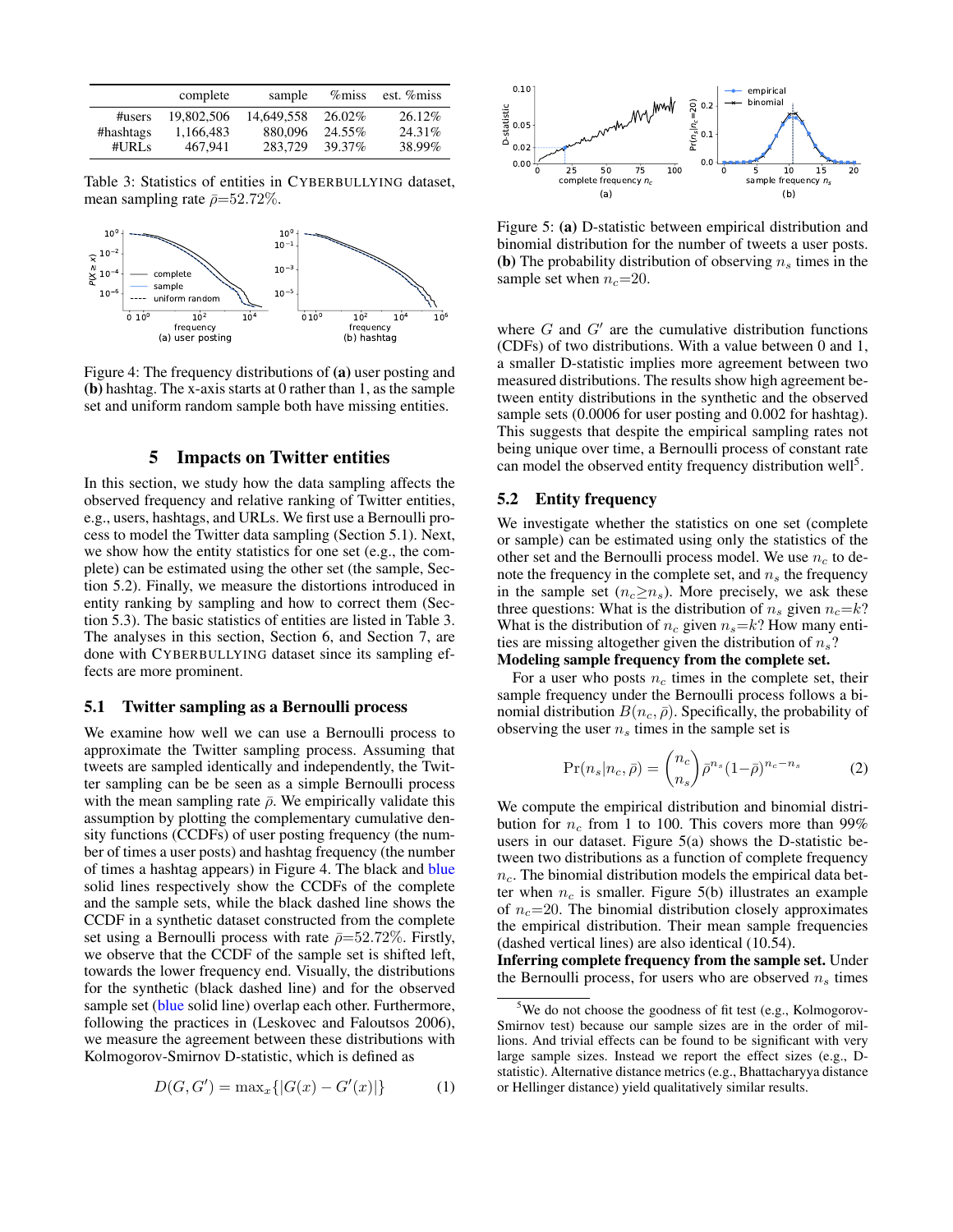

Figure 6: (a) D-statistic between empirical distribution and negative binomial distribution for the number of tweets a user posts. (b) The probability distribution of posting  $n_c$ times in the complete set when  $n_s$ =13.

in the sample set, their complete frequencies follows a negative binomial distribution  $NB(n_s, \bar{\rho})$ . The negative binomial distribution models the discrete probability distribution of the number of Bernoulli trials before a predefined number of successes occurs. In our context, given  $n_s$  tweets  $(n_s \geq 1)$ are successfully sampled, the probability of having  $n_c$  tweets in the complete set is

$$
\Pr(n_c|n_s,\bar{\rho}) = \binom{n_c-1}{n_s-1} \bar{\rho}^{n_s} (1-\bar{\rho})^{n_c-n_s}
$$
 (3)

We compute the empirical distribution and negative binomial distribution for  $n_s$  from 1 to 100. Figure 6(a) shows the D-statistic as a function of sample frequency  $n_s$ . Negative binomial distributions models the best when the number of observed tweets is between 9 and 15 (D-statistic  $< 0.02$ ). Figure 6(b) shows both distributions for  $n<sub>s</sub>=13$ , where the minimal D-statistic is reached. The negative binomial distribution closely resembles the empirical distribution. Their estimated mean complete frequencies are very similar (23.60 vs. 23.72, shown as dashed vertical lines).

Estimating missing volume from the sample set. In data collection pipelines, the obtained entities from the filtered stream are sometimes used as seeds for the second step crawling, such as constructing user timelines based on user IDs (Wang, Callan, and Zheng 2015), or querying YouTube statistics based on video URLs (Wu, Rizoiu, and Xie 2018). However, some entities may be completely missing due to Twitter sampling. We thus ask: can we estimate the total number of missing entities given the entity frequency distribution of the sample set?

We formulate the problem as solving a matrix equation with constraints. We use the symbol  $F$  to denote the entity frequency vector.  $\mathbf{F}[n_s]$  represents the number of entities that occurs  $n<sub>s</sub>$  times in the sample set. We want to estimate the frequency vector **F** of the complete set. For any  $n_s$ , its sample frequency  $\mathbf{F}[n_s]$  satisfies

$$
\mathbf{F}[n_s] = \sum_{k=n_s}^{\infty} \Pr(n_s|k, \bar{\rho}) \ast \hat{\mathbf{F}}[k] \tag{4}
$$

We constrain  $\vec{F}$  to be non-negative numbers and decrease monotonically since the frequency distribution is usually heavy-tailed in practice (see Figure 4). We use the frequency vector for  $n_s \in [1, 100]$ . The above matrix equation can be solved as a constrained optimization task. For users who post  $n_c$  times in the complete set, the probability of their tweets completely missing is  $Pr(n_s=0; n_c, \bar{\rho}) = (1-\bar{\rho})^{n_c}$ . Altogether, the estimated missing volume is  $\sum_{n_c=1}^{\infty} (1-\bar{\rho})^{n_c} \hat{\mathbf{F}}[n_c]$  for the whole dataset. We show the estimated results in the rightmost column of Table 3. The relative errors (MAPE) are smaller than 0.5% for all entities. This suggests that the volume of missing entities can be accurately estimated if the frequency distribution of the sample set is observed.

Summary. Although the empirical sample rates have clear temporal variations, we show that we can use the mean sampling rate to estimate some entity statistics, including the frequency distribution and the missing volume. This reduces the concerns on assuming the observed data stream is a result of uniform random sampling (Joseph, Landwehr, and Carley 2014; Morstatter, Pfeffer, and Liu 2014; Pfeffer, Mayer, and Morstatter 2018).

## 5.3 Entity ranking

Entity ranking is important for many social media studies. One of the most common strategies in data filtering is to keep entities that rank within the top  $x$ , e.g., most active users or most mentioned hashtags (Morstatter et al. 2013; González-Bailón et al. 2014). We measure how the Twitter data sampling distorts entity ranking for the most active users, and whether the ground-truth ranking in the complete set can be inferred from the sample ranking. Note that in this subsection, we allow the sampling rates to be timedependent  $\rho_t$  and user-dependent  $\rho_u$  – as the sampling with a constant rate would preserve the ranking between the complete and the sample sets. For the universal ranking (considering all entities), we use percentile to measure it and find the higher ranked entities have smaller deviations (detailed in Section E of (Appendix 2020)).

Detecting rank distortion. Figure 7(a) plots the most active 100 users in the sample set on the x-axis, and their ranks in the complete set on the y-axis. Each circle is colored based on the corresponding user sampling rate  $\rho_u$ . The diagonal line indicates uniform random sampling, in which the two sets of ranks should be preserved. The users above the diagonal line improve their ranks in the sample set, while the ones below lose their positions. Figure 7(c) highlights a user *WeltRadio*, who benefits the most from the sampling: it ranks 50th in the complete set, but it is boosted to 15th place in the sample set. Comparing the complete tweet volume, its volume (4,529) is only 67% relative to the user who actually ranks 15th in the complete set (6,728, user *thirdbrainfx*). We also find that *WeltRadio* tweets mostly in the very high sampling rate secondly period (millisecond 657 to 1,000), resulting in a high user sampling rate ( $\rho_u$ =79.1%). On the contrary, Figure 7(d) shows a user *bensonbersk* with decreased rank in the sample set and low sampling rate ( $\rho_u$ =36.5%). Examining his posting pattern, this user mainly tweets in the low sampling rate hours (UTC-12 to 19).

Estimating true ranking from the sample set. Apart from measuring the rank distortion between the complete and the sample sets, we investigate the possibility of estimating the ground-truth ranks by using the observations from the sample set. From the rate limit messages, we extract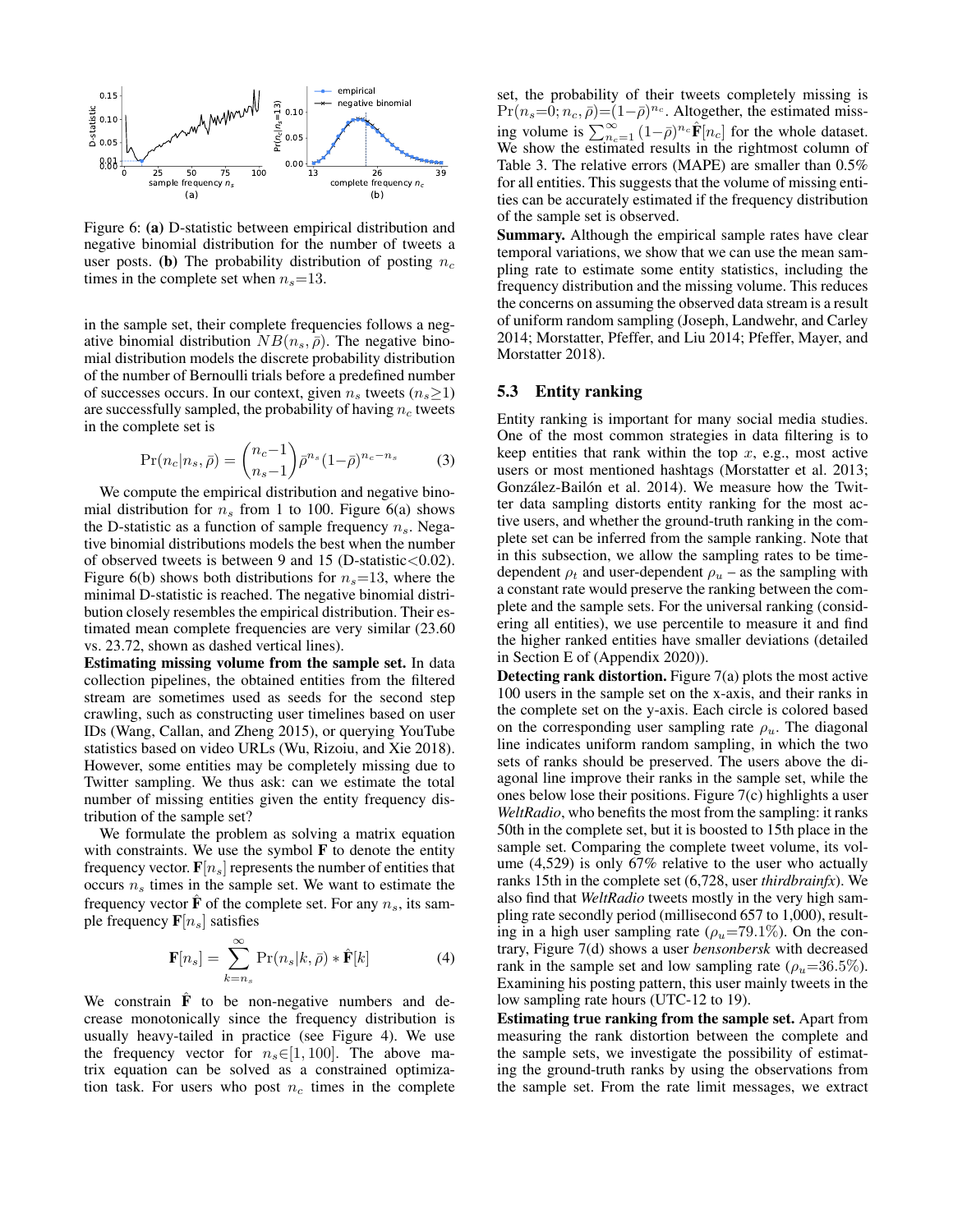

Figure 7: (a) Observed ranks in the sample set (x-axis) vs. true ranks in the complete set (y-axis). (b) Estimated ranks improve the agreement with the ground-truth ranks. (c) user *WeltRadio*, observed/true/estimated ranks: 15/50/50. (d) user *bensonbersk*, observed/true/estimated ranks: 66/42/52. blue/red shades: sample tweet volume; grey shades: complete tweet volume; black line: estimated tweet volume.

the temporal sampling rates that are associated with different timescales (hour, minute, second, and millisecond), i.e.,  $\rho_t(h, m, s, ms)$ . Based on the negative binomial distribution, for a user who we observe  $n<sub>s</sub>$  times at timestamp  $\kappa = (h, m, s, ms)$ , the expected volume is  $n_s/\rho_t(\kappa)$ . We compute the estimated tweet volumes for all users and select the most active 100 users. Figure 7(b) shows the estimated ranks on the x-axis and the true ranks on the yaxis. We quantify the degree of agreement using Kendall's  $\tau$ , which computes the difference of concordant and discordant pairs between two ranked lists. With value between 0 and 1, a larger value implies more agreement. The Kendall's  $\tau$  is improved from 0.7349 to 0.8485 with our estimated ranks. The rank correction is important since it allows researchers to mitigate the rank distortion without constructing a complete data stream.

#### 6 Impacts on networks

In this section, we measure the effects of data sampling on two commonly studied networks on Twitter: the userhashtag bipartite graph, and the user-user retweet network.

#### 6.1 User-hashtag bipartite graph

The bipartite graph maps the affiliation between two disjoint sets of entities. No two entities within the same set are linked. Bipartite graphs have been used in many social applications, e.g., mining the relation between scholars and published papers (Newman 2001), or between artists and concert venues (Arakelyan et al. 2018). Here we construct the

|                         | complete   | sample     | ratio  |
|-------------------------|------------|------------|--------|
| #tweets with hashtags   | 24,539,003 | 13,149,980 | 53.59% |
| #users with hashtags    | 6,964,076  | 4,758,161  | 68.32% |
| avg. hashtags per user  | 9.23       | 7.29       | 78.97% |
| #hashtags               | 1,166,483  | 880,096    | 75.45% |
| avg. users per hashtags | 55.09      | 39.40      | 71.51% |

Table 4: Statistics of user-hashtag bipartite graph in CYBER-BULLYING dataset. Ratio (rightmost column) compares the value of the sample set against that of the complete set, mean sampling rate  $\bar{\rho}$ =52.72%.

|             | clusters in sample set |                 |                      |                      |                 |                 |                 |               |      |  |                        |
|-------------|------------------------|-----------------|----------------------|----------------------|-----------------|-----------------|-----------------|---------------|------|--|------------------------|
|             |                        | SC <sub>1</sub> | SC <sub>2</sub><br>п | SC <sub>3</sub><br>٠ | SC <sub>4</sub> | SC <sub>5</sub> | SC <sub>6</sub> | Missing Total |      |  |                        |
|             | g                      | 1.1M<br>56.9%   | 23K<br>1.2%          | 28K<br>1.4%          | 73K<br>3.8%     | 67K<br>3.5%     | 75K<br>3.9%     | 563K<br>29.3% | 1.9M |  |                        |
| set         | g                      | 23K<br>2.3%     | 543K<br>55.1%        | 26K<br>2.6%          | 51K<br>5.2%     | 12K<br>1.3%     | 45K<br>4.5%     | 287K<br>29.1% | 986K |  | sample clusters<br>0.5 |
|             | CC <sub>3</sub>        | 40K<br>5.4%     | 14K<br>1.9%          | 374K<br>50.4%        | 45K<br>6.0%     | 30K<br>4.0%     | 30K<br>4.1%     | 210K<br>28.3% | 742K |  | 0.4<br>g               |
| in complete | CC <sub>4</sub>        | 97K<br>7.5%     | 97K<br>7.6%          | 57K<br>4.4%          | 271K<br>21.1%   | 98K<br>7.6%     | 237K<br>18.4%   | 432K<br>33.5% | 1.3M |  | clusters<br>0.3        |
| clusters    | C5                     | 199K<br>14.3%   | 52K<br>3.8%          | 28K<br>2.0%          | 218K<br>15.7%   | 264K<br>19.0%   | 179K<br>12.9%   | 449K<br>32.3% | 1.4M |  | complete<br>0.2<br>0.1 |
|             | ပိပ                    | 426K<br>27.3%   | 93K<br>6.0%          | 39K<br>2.5%          | 164K<br>10.5%   | 79K<br>5.0%     | 239K<br>15.3%   | 522K<br>33.4% | 1.6M |  | from<br>0.0            |
|             | Total                  | 1.9M            | 823K                 | 551K                 | 822K            | 550K            | 806K            | 2.5M          | 7.9M |  | ratio                  |

Figure 8: The change of clusters from complete set to sample set. Each cell denotes the volume (top number) and the ratio (bottom percentage) of entities (users and hashtags) that traverse from a complete cluster to a sample cluster. Clusters are ordered to achieve maximal ratios along the diagonal.

user-hashtag bipartite graphs for both the complete and the sample sets. This graph links users to their used hashtags. Each edge has a weight – the number of tweets between its associated user and hashtag. The basic statistics for the bipartite graphs are summarized in Table 4.

Clustering techniques are often used to detect communities in such bipartite graphs. We apply spectral clustering (Stella and Shi 2003) on the user-hashtag bipartite graph, with the number of clusters set at 6. The resulted clusters are summarized in Table 5, together with the most used 5 hashtags and a manually-assigned category. Apart from the cyberbullying keywords, there are significant amount of hashtags related to politics, live streaming, and Korean pop culture, which are considered as some of the most discussed topics on Twitter. We further quantify how the clusters traverse from the complete set to the sample set in Figure 8. Three of the complete clusters (CC1, CC2, and CC3) are maintained in the sample set (mapping to SC1, SC2, and SC3 respectively), since more than half of the entities preserve. The remaining three complete clusters disperse. Investigating the statistics for the complete clusters, the preserved ones have a larger average weighted degree, meaning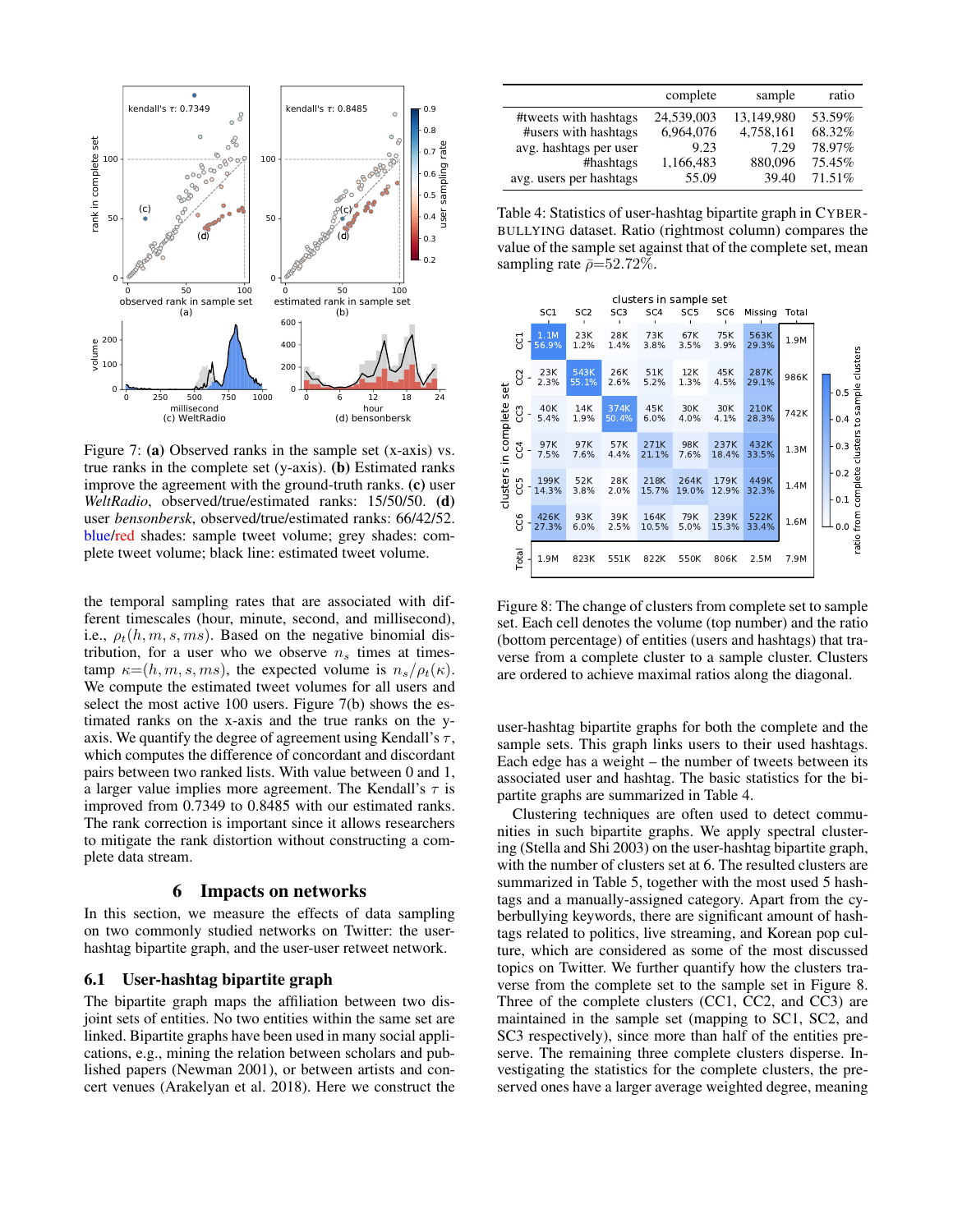| set<br>complete | size<br>#users<br>#hashtags<br>avg. degree<br>category | CC <sub>1</sub><br>1,925,520<br>1,606,450<br>319,070<br>8.03<br>politics | CC2<br>986,262<br>939,288<br>46.974<br>7.64<br>Korean pop             | CC3<br>742,263<br>602,845<br>139,418<br>22.19<br>cyberbullying | CC <sub>4</sub><br>1,289,086<br>1,080,359<br>208,727<br>3.46<br>Southeast Asia pop      | CC <sub>5</sub><br>1,389,829<br>1,227,127<br>162,702<br>4.74<br>politics           | CC <sub>6</sub><br>1,562,503<br>1,390,276<br>172,227<br>4.07<br>streaming |
|-----------------|--------------------------------------------------------|--------------------------------------------------------------------------|-----------------------------------------------------------------------|----------------------------------------------------------------|-----------------------------------------------------------------------------------------|------------------------------------------------------------------------------------|---------------------------------------------------------------------------|
|                 | hashtags                                               | brexit<br>demdebate<br>afd<br>cdnpoli<br>elxn43                          | bts<br>mamayote<br>blackpink<br>pcas<br>exo                           | gay<br>pussy<br>sex<br>horny<br>porn                           | peckpalitchoke(th)<br>peckpalitchoke<br>vixx<br>wemadeit<br>mayward                     | kamleshtiwari<br>standwithhongkong<br>hongkong<br>bigil<br>lebanon                 | ps4live<br>bigolive<br>$10$ tv<br>mixch.tv(ja)<br>twitch                  |
| sample set      | size<br>#users<br>#hashtags<br>avg. degree<br>category | SC <sub>1</sub><br>1,880,247<br>1,600,579<br>279,668<br>5.58<br>politics | SC <sub>2</sub><br>823,232<br>767,183<br>56,049<br>5.75<br>Korean pop | SC3<br>551,219<br>446,303<br>104,916<br>14.98<br>cyberbullying | SC <sub>4</sub><br>822,436<br>686,609<br>135,827<br>3.06<br>mixed                       | SC <sub>5</sub><br>549,589<br>465,339<br>84,250<br>3.51<br>mixed                   | SC <sub>6</sub><br>805,852<br>688,922<br>116,930<br>3.28<br>mixed         |
|                 | hashtags                                               | ps4live<br>$10$ ty<br>brexit<br>afd<br>demdebate                         | bts<br>mamayote<br>blackpink<br>pcas<br>bts(ko)                       | gay<br>pussy<br>sex<br>horny<br>porn                           | mixch.tv(ja)<br>bigil<br>peckpalitchoke(th)<br>reality_about_islam(hi)<br>doki.live(ia) | bigolive<br>kamleshtiwari<br>bb13<br>biggboss13<br>$execution\_raich\_mahmoud(ar)$ | Idolish7(ia)<br>reunion<br>Idolish7(ia)<br>vixx<br>vixx(ko)               |

Table 5: Statistics and the most used 5 hashtags in the 6 clusters of the user-hashtag bipartite graph. Three complete clusters maintain their structure in the sample set (boldfaced). The language code within brackets is the original language for the hashtag. ja: Japanese; ko: Korean; th: Thai; hi: Hindi; ar: Arabic.



Figure 9: Visualization of bow-tie structure in complete set. The black number indicates the relative size of component in the complete set, blue number indicates the relative size in the sample set.

more tweets between the users and hashtags in these clusters. Another notable observation is that albeit the entities traverse to the sample clusters differently, all complete clusters have similar missing rates (28% to 34%). It suggests that Twitter data sampling impacts the community structure. Denser structures are more resilient to sampling.

#### 6.2 User-user retweet network

Retweet network describes the information sharing between users. We build a user-user retweet network by following the "@RT" relation.. Each node is a user, and each edge is a directed link weighted by the number of retweets between two users. The user-user retweet network has been extensively investigated in literature (Sadikov et al. 2011; Morstatter et al. 2013; González-Bailón et al. 2014).

We choose to characterize the retweet network using the bow-tie structure. Initially proposed to measure the World Wide Web (Broder et al. 2000), the bow-tie structure was also used to measure the QA community (Zhang, Ackerman, and Adamic 2007) or YouTube video networks (Wu, Rizoiu, and Xie 2019). The bow-tie structure characterizes a network into 6 components: (a) the largest strongly connected component (LSCC) as the central part; (b) the IN component contains nodes pointing to LSCC but not reachable from LSCC; (c) the OUT component contains nodes that can be reached by LSCC but not pointing back to LSCC; (d) the Tubes component connects the IN and OUT components; (e) the Tendrils component contains nodes pointing from In component or pointing to OUT component; (f) the Disconnected component includes nodes not in the above 5 components. Figure 9 visualizes the bow-tie structure of the user-user retweet network, alongside with the relative size for each component in the complete and sample sets. The LSCC and IN components, which make up the majority part of the bow-tie, reduce the most in both absolute size and relative ratio due to sampling. OUT and Tubes are relatively small in both complete and sample sets. Tendrils and disconnected components enlarge 39% and 32% after sampling.

Figure 10 shows the node flow of each components from the complete set to the sample set. About a quarter of LSCC component shift to the IN component. For the OUT, Tubes, Tendrils, and Disconnected components, 20% to 31% nodes move into the Tendrils component, resulting in a slight increase of absolute size for Tendrils. Most notably, nodes in the LSCC has a much smaller chance of missing (2.2%, other components are with 19% to 38% missing rates).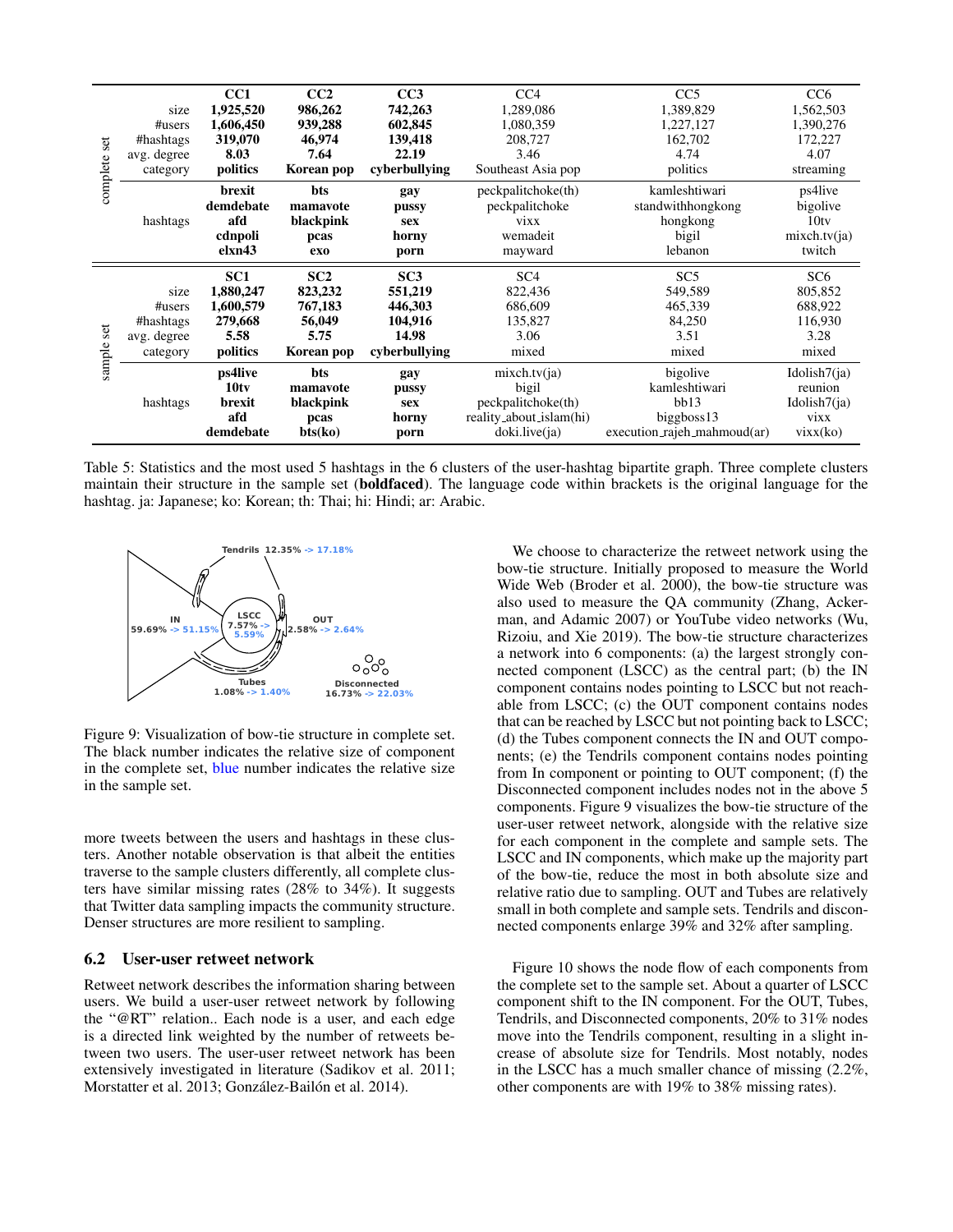

Figure 10: The change of bow-tie components from complete set to sample set. Each cell denotes the volume (top) and the ratio (bottom) of users that traverse from a component in complete set to a component in sample set.

### 7 Impacts on retweet cascades

Information diffusion is perhaps the most studied social phenomenon on Twitter. A retweet cascade consists of two parts: a root tweet and its subsequent retweets. A number of models have been proposed for modeling and predicting retweet cascades (Zhao et al. 2015; Mishra, Rizoiu, and Xie 2016; Martin et al. 2016). However, these usually make the assumption of observing all the retweets in cascades. In this section, we analyze the impacts of Twitter sampling on retweet cascades and identify risks for existing models. We first construct cascades without missing tweets from the complete set. Next, we measure the sampling effects for some commonly used features in modeling retweet cascades, e.g., inter-arrival time and potential reach.

Constructing complete cascades. When using the filtered streaming API, if a root tweet is observed, the API should return all its retweets. This is because the API also tracks the keywords in the retweeted status field of a tweet (i.e., the root tweet), which allows us to construct a set of complete cascades from the complete set. In the sample set, both the root tweet and any of its retweets could be missing. If the root tweet is missing, we miss the entire cascade. If some retweets are missing, we observe a partial cascade. Table 6 lists the obtained cascades in the complete and the sample sets. Notably, there are 3M cascades in the complete set, but only 1.17M in the sample set (38.85%), out of which only 508k (16.88%) cascades are complete and their sizes are relatively small (i.e., they don't miss any retweet, max cascade size: 23, mean size: 1.37). Prior literature (Zhao et al. 2015) often concentrates on retweet cascades with more than 50 retweets. There are 99,952 such cascades in the complete set, but only 29,577 in the sample set, out of which none is complete.

Inter-arrival time. One line of work models the information diffusion as point processes (Zhao et al. 2015; Mishra,

|                             | complete  | sample    | ratio  |
|-----------------------------|-----------|-----------|--------|
| #cascades                   | 3.008.572 | 1,168,896 | 38.9%  |
| #cascades $($ >50 retweets) | 99.952    | 29,577    | 29.6%  |
| avg. retweets per cascade   | 15.6      | 11.0      | 70.2%  |
| med. inter-arrival time (s) | 22.9      | 105.7     | 461.6% |

Table 6: Statistics of cascades in CYBERBULLYING dataset.



Figure 11: CCDFs of (a) inter-arrival time and (b) relative potential reach.

Rizoiu, and Xie 2016). These models use a memory kernel as a function of the time gap  $\Delta t$  between two consecutive events, which is also known as inter-arrival time. Figure 11(a) plots the CCDFs of inter-arrival times in the complete and the sample sets. The distribution shifts right, towards larger values. This is expected as the missing tweets increase the time gap between two observed tweets. The median inter-arrival time is 22.9 seconds in the complete set (black dashed line), meaning 50% retweets happen within 23 seconds from last retweet. After sampling, the median increases almost 5-fold to 105.7 seconds (blue dashed line). For research that uses tweet inter-arrival time, this presents the risk of miss-calibrating models and of underestimating the virality of the cascades.

Potential reach. Online influence is another well-studied phenomenon on Twitter, and one of its proxies is the number of followers of a user. We define potential reach as the total number of all observed retweeters' followers. This approximates the size of the potential audience for the root tweet. We compute the relative potential reach as the ratio of potential reach in the sample cascade against that in the complete cascade, and we plot the CCDFs in Figure 11(b). When observing cascades for as much as 14 days, 50% of the cascades have the relative potential reach below 0.544. This indicates that when using the sampled Twitter data, researchers can severely underestimate the size of the potential audience. Another common setting is to perform early prediction, i.e., after observing 10 minutes or 1 hour of each retweet cascade. Figure 11(b) shows that the relative potential reach is more evenly distribution for shorter time windows – 21.0% cascades have relative potential reach below 0.25 and 33.7% cascades above 0.75 within 10 minutes span – comparing to the observation over 14 days (5.1% and 11.3%, respectively).

#### 8 Conclusion

This work presents a set of in-depth measurements on the effects of Twitter data sampling. We validate that Twitter rate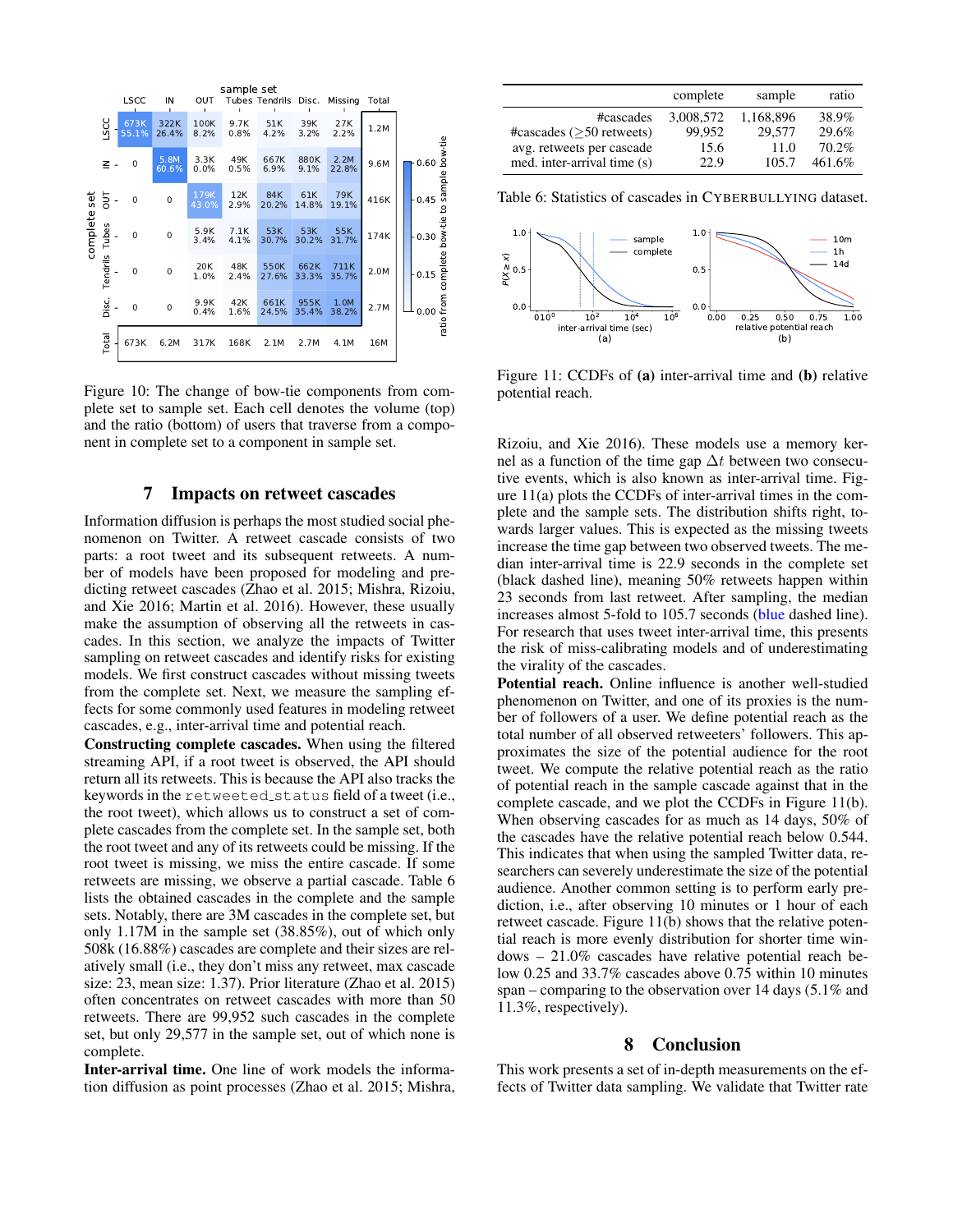limit messages closely approximate the volume of missing tweets. Across different timescales (hour, minute, second, millisecond), we find that the sampling rates have distinct temporal variations at each scale. We show the effects of sampling across different subjects (entities, networks, cascades), which may in turn distort the results and interpretations of measurement and modeling studies. For counting statistics such as number of tweets per user and per hashtag, we find that the Bernoulli process with a uniform rate is a reasonable approximation for Twitter data sampling. We also show how to estimate ground-truth statistics in the complete data by using only the sample data.

Limitations. These observations in this paper apply to current Twitter APIs (as of 2020-03) and are subject to the changes of Twitter's proprietary sampling mechanisms. We are aware of that Twitter plans to release a new set of APIs in near future. Consistent with the current streaming APIs, the rate limit threshold for the new APIs is also set to 50 tweets per second (Twitter.com 2020b). Therefore, we believe the observations of this paper will hold.

Practical implications and future work. This work calls attention to the hidden biases in social media data. We have shown effective methods for estimating ground-truth statistics, which allows researchers to mitigate the risks in their datasets without collecting the complete data. Our research also provides methods and toolkits for collecting sampled and complete data streams on Twitter. Our findings provide foundations to many other research topics using sampled data, such as community detection and information diffusion algorithms that are robust to data subsampling. Future works include measuring a larger set of activity and network measurements under data sampling, generalizing the results of this work to other social media platforms and data formats, and quantifying the robustness of existing network and diffusion models against data sampling.

# Acknowledgments

This work is supported in part by AOARD Grant 19IOA078, Australian Research Council Project DP180101985, and the National eResearch Collaboration Tools and Resources (Nectar). Marian-Andrei Rizoiu's time is partially supported by a Facebook content policy award.

### References

Almuhimedi, H.; Wilson, S.; Liu, B.; Sadeh, N.; and Acquisti, A. 2013. Tweets are forever: A large-scale quantitative analysis of deleted tweets. In *CSCW*.

Appendix. 2020. Online appendix: Variation across scales: Measurement fidelity under Twitter data sampling. https: //arxiv.org/pdf/2003.09557.pdf#page=12.

Arakelyan, S.; Morstatter, F.; Martin, M.; Ferrara, E.; and Galstyan, A. 2018. Mining and forecasting career trajectories of music artists. In *Hypertext*.

Bovet, A., and Makse, H. A. 2019. Influence of fake news in Twitter during the 2016 US presidential election. *Nature Commun.*

Boyd, D., and Crawford, K. 2012. Critical questions for big data: Provocations for a cultural, technological, and scholarly phenomenon. *Information, Communication & Society*.

Broder, A.; Kumar, R.; Maghoul, F.; Raghavan, P.; Rajagopalan, S.; Stata, R.; Tomkins, A.; and Wiener, J. 2000. Graph structure in the web. *Computer networks*.

Buolamwini, J., and Gebru, T. 2018. Gender shades: Intersectional accuracy disparities in commercial gender classification. In *FAT\**.

De Choudhury, M.; Lin, Y.-R.; Sundaram, H.; Candan, K. S.; Xie, L.; and Kelliher, A. 2010. How does the data sampling strategy impact the discovery of information diffusion in social media? In *ICWSM*.

De Choudhury, M.; Jhaver, S.; Sugar, B.; and Weber, I. 2016. Social media participation in an activist movement for racial equality. In *ICWSM*.

Gaffney, D., and Matias, J. N. 2018. Caveat emptor, computational social science: Large-scale missing data in a widelypublished Reddit corpus. *PloS one*.

González-Bailón, S.; Wang, N.; Rivero, A.; Borge-Holthoefer, J.; and Moreno, Y. 2014. Assessing the bias in samples of large online networks. *Social Networks*.

Joseph, K.; Landwehr, P. M.; and Carley, K. M. 2014. Two 1%s don't make a whole: Comparing simultaneous samples from Twitter's streaming API. In *SBP*.

Kergl, D.; Roedler, R.; and Seeber, S. 2014. On the endogenesis of Twitter's Spritzer and Gardenhose sample streams. In *ASONAM*.

Kossinets, G. 2006. Effects of missing data in social networks. *Social networks*.

Leskovec, J., and Faloutsos, C. 2006. Sampling from large graphs. In *KDD*.

Martin, T.; Hofman, J. M.; Sharma, A.; Anderson, A.; and Watts, D. J. 2016. Exploring limits to prediction in complex social systems. In *WWW*.

Mishra, S.; Rizoiu, M.-A.; and Xie, L. 2016. Feature driven and point process approaches for popularity prediction. In *CIKM*.

Morstatter, F.; Pfeffer, J.; Liu, H.; and Carley, K. M. 2013. Is the sample good enough? Comparing data from Twitter's streaming API with Twitter's firehose. In *ICWSM*.

Morstatter, F.; Pfeffer, J.; and Liu, H. 2014. When is it biased?: Assessing the representativeness of Twitter's streaming API. In *WWW*.

Mosteller, F. 1949. The pre-election polls of 1948. *Social Science Research Council*.

Nand, P.; Perera, R.; and Kasture, A. 2016. How bullying is this message?: A psychometric thermometer for bullying. In *COLING*.

Newman, M. E. 2001. The structure of scientific collaboration networks. *PNAS*.

Olteanu, A.; Castillo, C.; Diaz, F.; and Kiciman, E. 2019. Social data: Biases, methodological pitfalls, and ethical boundaries. *Frontiers in Big Data*.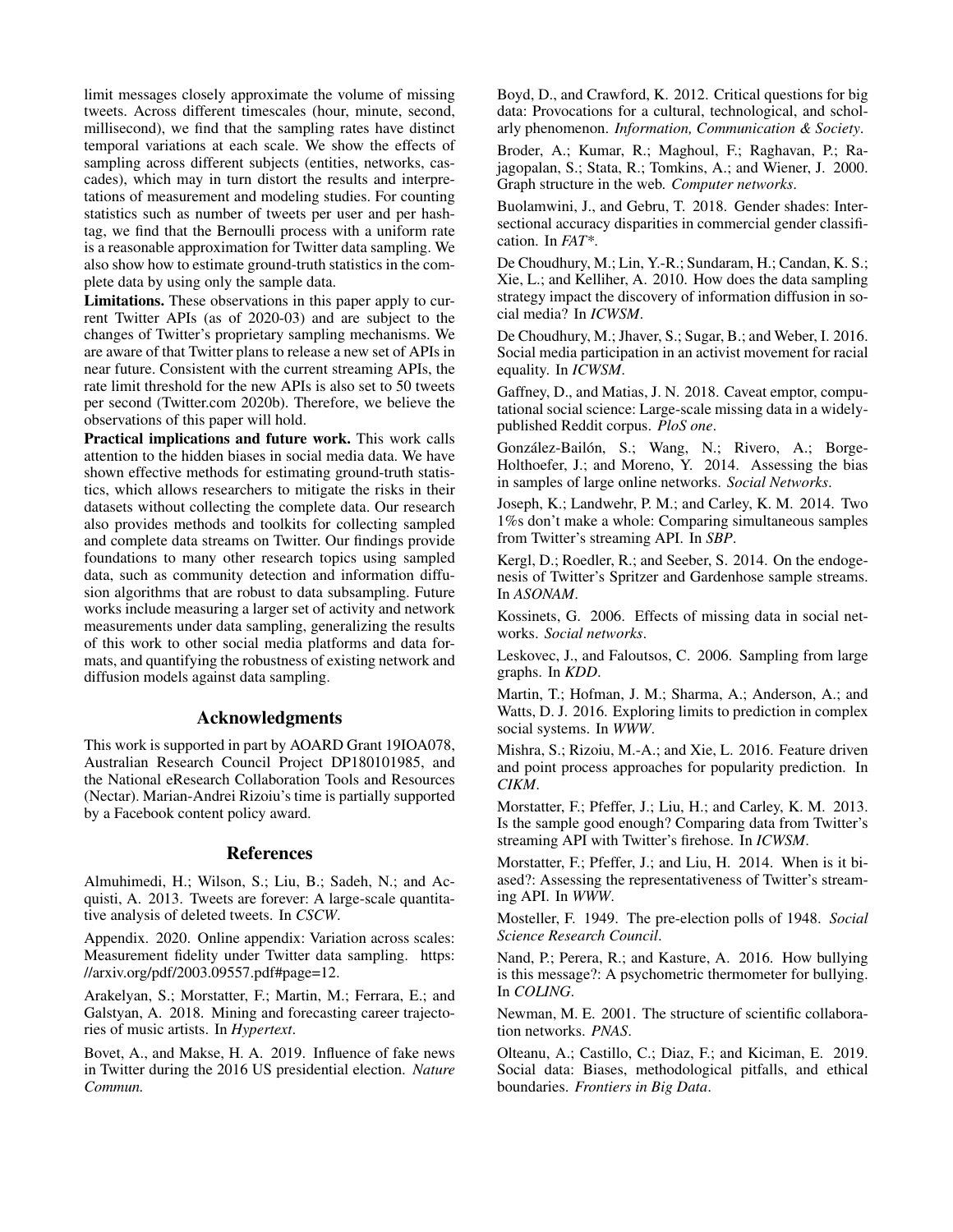Pfeffer, J.; Mayer, K.; and Morstatter, F. 2018. Tampering with Twitter's sample API. *EPJ Data Science*.

Rizoiu, M.-A.; Xie, L.; Sanner, S.; Cebrian, M.; Yu, H.; and Van Hentenryck, P. 2017. Expecting to be HIP: Hawkes intensity processes for social media popularity. In *WWW*.

Ruths, D., and Pfeffer, J. 2014. Social media for large studies of behavior. *Science*.

Sadikov, E.; Medina, M.; Leskovec, J.; and Garcia-Molina, H. 2011. Correcting for missing data in information cascades. In *WSDM*.

Sampson, J.; Morstatter, F.; Maciejewski, R.; and Liu, H. 2015. Surpassing the limit: Keyword clustering to improve Twitter sample coverage. In *Hypertext*.

Stella, X. Y., and Shi, J. 2003. Multiclass spectral clustering. In *ICCV*.

Tufekci, Z. 2014. Big questions for social media big data: Representativeness, validity and other methodological pitfalls. In *ICWSM*.

Twitter.com. 2020a. Filter realtime tweets. https://developer.twitter.com/en/docs/tweets/filter-

realtime/overview/statuses-filter. [Online; accessed Mar-31-2020].

Twitter.com. 2020b. Rate limit in labs streaming endpoint. https://developer.twitter.com/en/docs/labs/filteredstream/troubleshooting. [Online; accessed Mar-31-2020].

Twitter.com. 2020c. Sample realtime tweets. https://developer.twitter.com/en/docs/tweets/sample-

realtime/overview/GET statuse sample. [Online; accessed Mar-31-2020].

Twitter.com. 2020d. Search tweets. https://developer. twitter.com/en/docs/tweets/search/overview. [Online; accessed Mar-31-2020].

Twitter.com. 2020e. Twitter rate limit notices. https://developer.twitter.com/en/docs/tweets/filter-

realtime/guides/streaming-message-types. [Online; accessed Mar-31-2020].

Wagner, C.; Singer, P.; Karimi, F.; Pfeffer, J.; and Strohmaier, M. 2017. Sampling from social networks with attributes. In *WWW*.

Wang, Y.; Callan, J.; and Zheng, B. 2015. Should we use the sample? Analyzing datasets sampled from Twitter's stream API. *TWEB*.

Wu, S.; Rizoiu, M.-A.; and Xie, L. 2018. Beyond views: Measuring and predicting engagement in online videos. In *ICWSM*.

Wu, S.; Rizoiu, M.-A.; and Xie, L. 2019. Estimating attention flow in online video networks. In *CSCW*.

Zhang, J.; Ackerman, M. S.; and Adamic, L. 2007. Expertise networks in online communities: structure and algorithms. In *WWW*.

Zhao, Q.; Erdogdu, M. A.; He, H. Y.; Rajaraman, A.; and Leskovec, J. 2015. SEISMIC: A self-exciting point process model for predicting tweet popularity. In *KDD*.

Zhao, J.; Wang, T.; Yatskar, M.; Ordonez, V.; and Chang, K.-W. 2017. Men also like shopping: Reducing gender bias amplification using corpus-level constraints. In *EMNLP*.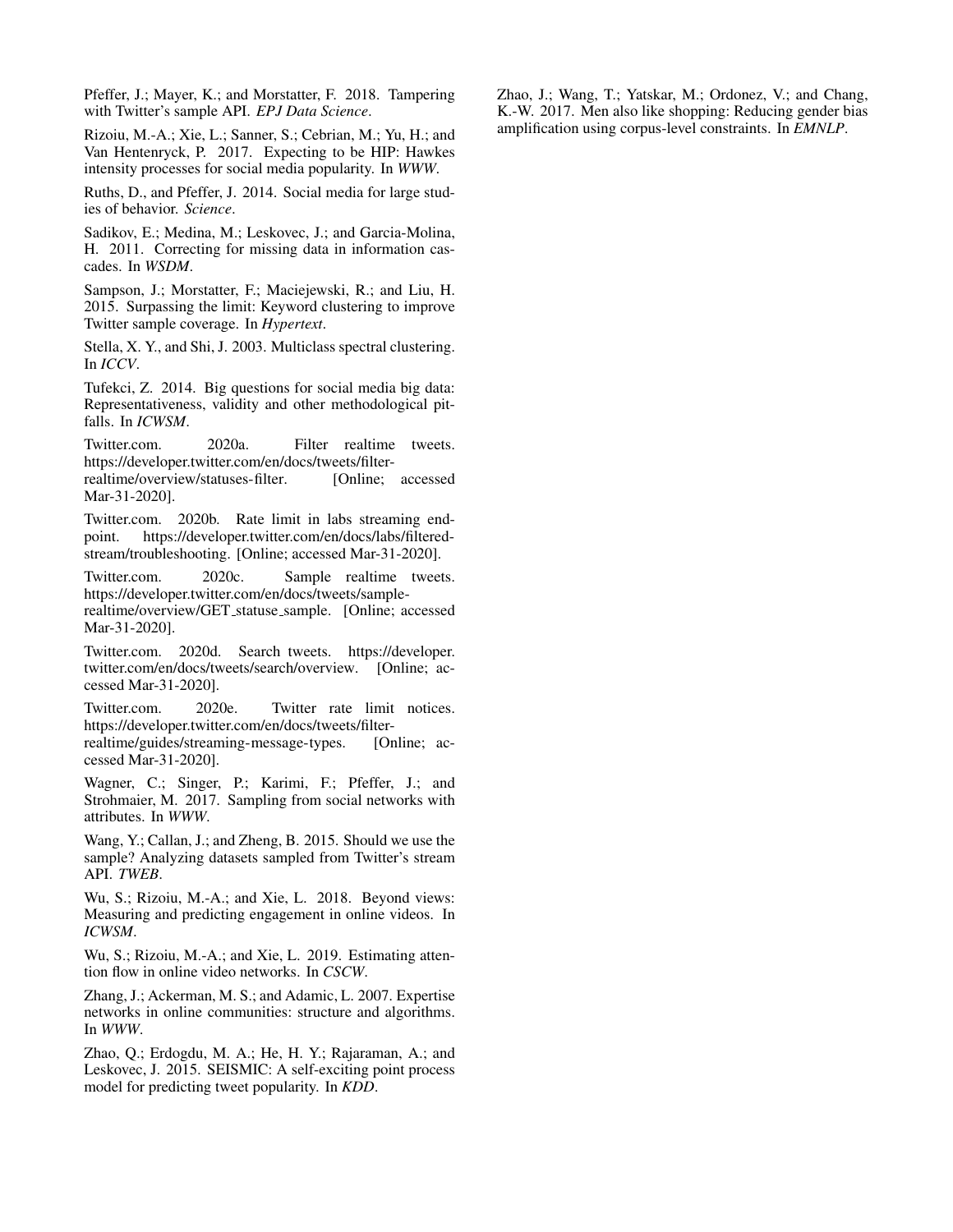Accompanying the submission *Variation across Scales: Measurement Fidelity under Twitter Data Sampling*.

# A Twitter data in ICWSM papers (2015-2019)

82 (31%) out of 265 ICWSM full papers used Twitter data from 2015 to 2019. Twitter search API has been used 25 times, sampled stream 12 times, filtered stream 18 times, firehose 8 times. 12 papers used multiple Twitter APIs for data collection. 7 papers did not clearly specify their Twitter API choices.

Table 7: Year 2015. 20 out of 64 papers used Twitter data. search API: 4; sampled stream: 5; filtered stream: 3; firehose: 1; unspecified: 4; multiple APIs: 3.

| Id           | Paper                                                                                                                   | <b>APIs</b>                       | <b>Notes</b>                                                                                                                                   |
|--------------|-------------------------------------------------------------------------------------------------------------------------|-----------------------------------|------------------------------------------------------------------------------------------------------------------------------------------------|
| $\mathbf{1}$ | Audience analysis for competing memes in social<br>media                                                                | search                            | searched keywords "Russia", "meteor", "Fox",<br>and "Obama"                                                                                    |
| 2            | Making use of derived personality: The case of social<br>media ad targeting                                             | filtered                          | mention at least one term related to NYC and one<br>term related to traveling                                                                  |
| 3            | The many shades of anonymity: Characterizing<br>anonymous social media content                                          | unspecified,<br>possibly sampled  | 500 random publicly available tweets                                                                                                           |
| 4            | On analyzing hashtags in Twitter                                                                                        | sampled; search                   | 10M messages crawled in December 2013; 200<br>tweets for each hashtag in our original dataset                                                  |
| 5            | WhichStreams: A dynamic approach for focused data<br>capture from large social media                                    | sampled; filtered                 | 5000 users first to use one of the keywords<br>"Obama", "Romney" or "#USElections"                                                             |
| 6            | Characterizing silent users in social media<br>communities                                                              | filtered                          | all tweets of 140,851 Singapore-based users and<br>126,047 Indonesia-based users                                                               |
| 7            | Predicting user engagement on Twitter with real-world<br>events                                                         | firehose                          | nearly 2.7 billion English tweets during August of<br>2014                                                                                     |
| 8            | Geolocation prediction in Twitter using social<br>networks: A critical analysis and review of current<br>practice       | sampled                           | 10% sampled stream                                                                                                                             |
| 9            | Characterizing information diets of social media users                                                                  | sampled                           | 500 randomly selected tweets from Twitter's 1%<br>random sample                                                                                |
| 10           | Degeneracy-based real-time sub-event detection in<br>Twitter stream                                                     | unspecified,<br>possibly filtered | several football matches that took place during the<br>2014 FIFA World Cup in Brazil, between the 12th<br>of June and the 13th of July 2014    |
| 11           | CREDBANK: A large-scale social media corpus with<br>associated credibility annotations                                  | sampled                           | 1% random sample                                                                                                                               |
| 12           | Understanding musical diversity via online social<br>media                                                              | search                            | collected U.S. Twitter users who share their<br>Last.fm accounts, then we collected all publicly<br>available tweets                           |
| 13           | Smelly maps: The digital life of urban smellscapes                                                                      | unspecified                       | collected 5.3M tweets during year 2010 and from<br>October 2013 to February 2014                                                               |
| 14           | Project recommendation using heterogeneous traits in<br>crowdfunding                                                    | search                            | retrieving tweets containing URLs that begin with<br>http://kck.st                                                                             |
| 15           | Don't let me be #misunderstood: Linguistically<br>motivated algorithm for predicting the popularity of<br>textual memes | sampled                           | approximately 15% of the Twitter stream in six<br>month period                                                                                 |
| 16           | SEEFT: Planned social event discovery and attribute<br>extraction by fusing Twitter and web content                     | unspecified,<br>possibly search   | querying Twitter API with 3 event types, namely<br>concerts, conferences, and festivals                                                        |
| 17           | A bayesian graphical model to discover latent events<br>from Twitter                                                    | sampled                           | 1% sampled stream and 10% sampled stream                                                                                                       |
| 18           | Patterns in interactive tagging networks                                                                                | sample; search                    | randomly sampled 1 million seed users from<br>sample streams on Dec 2014; following network<br>starting from the same 1 million seed users     |
| 19           | Hierarchical estimation framework of multi-label<br>classifying: A case of tweets classifying into real life<br>aspects | search                            | collected 2,390,553 tweets posted from April 15,<br>2012 to August 14, 2012, each of which has<br>"Kyoto" as the Japanese location information |
| 20           | The lifecyle of a Youtube video: Phases, content and<br>popularity                                                      | filtered                          | tweets containing keyword "youtube" OR<br>("youtu" AND "be")                                                                                   |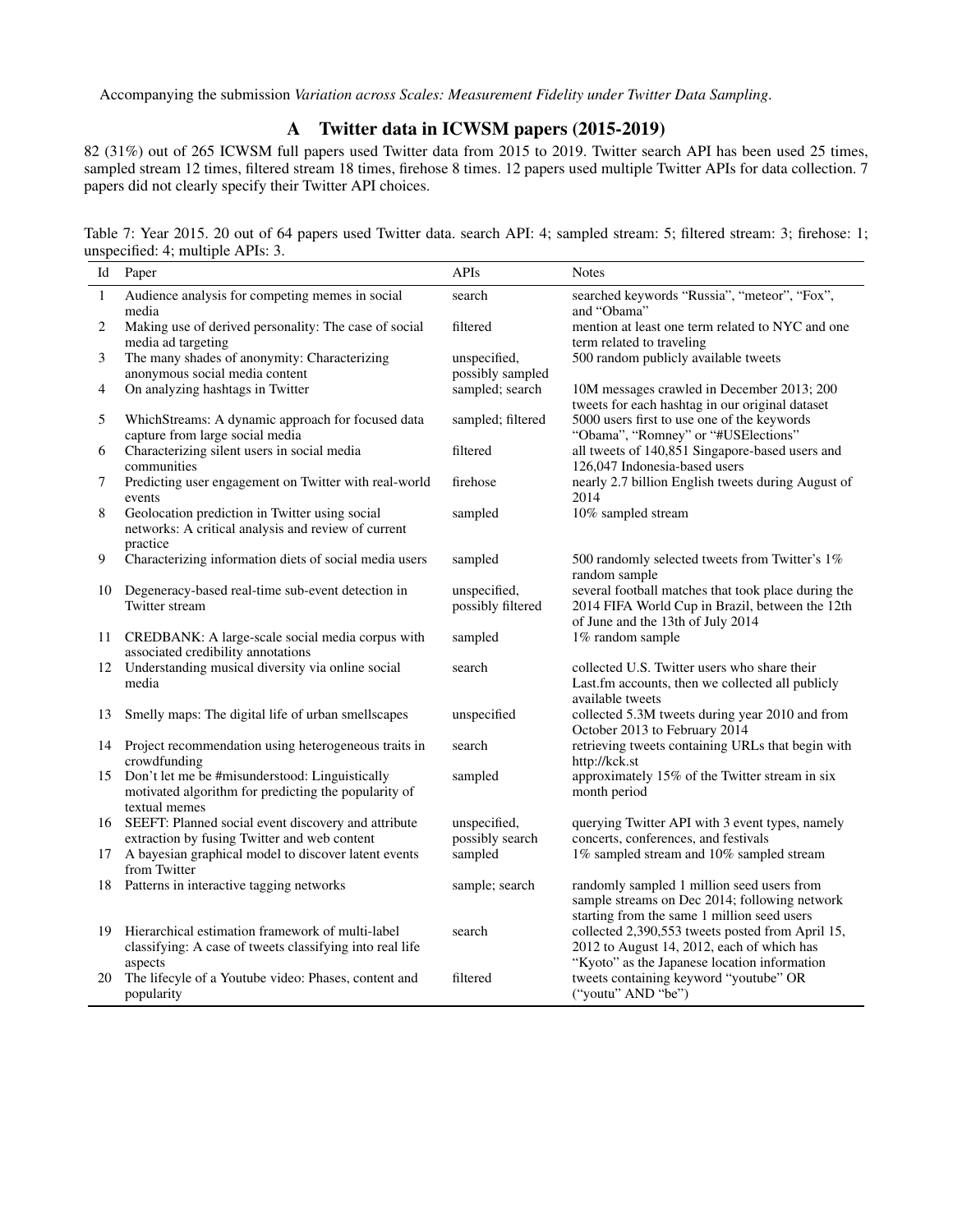|                                   |  |  | Table 8: Year 2016. 23 out of 52 papers used Twitter data. search API: 10; sampled stream: 2; filtered stream: 5; firehose: 3; |
|-----------------------------------|--|--|--------------------------------------------------------------------------------------------------------------------------------|
| unspecified: 1; multiple APIs: 2. |  |  |                                                                                                                                |

| Id       | Paper                                                                                                                         | <b>APIs</b>                      | <b>Notes</b>                                                                                                                                           |
|----------|-------------------------------------------------------------------------------------------------------------------------------|----------------------------------|--------------------------------------------------------------------------------------------------------------------------------------------------------|
| 1        | Are you charlie or ahmed? Cultural pluralism in<br>charlie hebdo response on Twitter                                          | search                           | #JeSuisCharlie, #JeSuisAhmed, and<br>#CharlieHebdo - from 2015-01-07 to 2015-01-28                                                                     |
| 2        | When a movement becomes a party: Computational<br>assessment of new forms of political organization in                        | filtered                         | extracted 373,818 retweets of tweets that (1) were<br>created by, $(2)$ were retweeted by, or $(3)$                                                    |
| 3        | social media<br>Journalists and Twitter: A multidimensional<br>quantitative description of usage patterns                     | search                           | mentioned a user from the list<br>contained 5,358 accounts of journalists and news<br>organizations, crawled all their 13,140,449 public<br>tweets     |
| 4        | Social media participation in an activist movement for<br>racial equality                                                     | filtered                         | #ferguson, #BlueLivesMatter, #BlackLivesMatter,<br>#AllLivesMatter, #Baltimore, #BaltimoreRiots,<br>#BaltimoreUprising, and #FreddieGray               |
| 5        | Understanding communities via hashtag engagement:<br>A clustering based approach                                              | firehose                         | tweets from all English language Twitter users in<br>U.S. that used a hashtag at least once during the<br>30 day study period starting Jan 15, 2015    |
| 6        | Investigating the observability of complex contagion in<br>empirical social networks                                          | filtered; search                 | 45 Nigerian cities with populations of 100K or<br>more using a radius from 25 to 40 miles; collected<br>tweets from the timelines of selected users    |
| 7        | Dynamic data capture from social media streams: A<br>contextual bandit approach                                               | sampled; filtered                | leverage sampled stream to discover unknown<br>users; filtered stream for realtime data of the<br>subset users                                         |
| 8        | On unravelling opinions of issue specific-silent users in<br>social media                                                     | search                           | asked the Twitter users to provide their Twitter<br>screen names so as to crawl their Twitter data                                                     |
| 9        | Distinguishing between topical and non-topical<br>information diffusion mechanisms in social media                            | search                           | a dataset that is nearly complete and contains all<br>public tweets produced by users until Sep 2009<br>and a snapshot of the social graph in Sep 2009 |
| 10       | TweetGrep: Weakly supervised joint retrieval and<br>sentiment analysis of topical tweets                                      | search                           | the queries are issued to the Twitter Search Web<br>Interface via a proxy that we developed                                                            |
| 11       | What the language you tweet says about your<br>occupation                                                                     | search                           | we download these users' 3,000 most recent<br>tweets                                                                                                   |
| 12       | TiDeH: Time-dependent hawkes process for predicting<br>retweet dynamics                                                       | firehose                         | SEISMIC dataset by Zhao et al. 2015                                                                                                                    |
| 13       | Emotions, demographics and sociability in Twitter<br>interactions                                                             | search                           | collect tweets from an area that included Los<br>Angeles, then collect all (timeline) tweets from<br>subset users                                      |
| 14       | Analyzing personality through social media profile<br>picture choice                                                          | search                           | we have collected up to 3,200 most recent tweets<br>for each user                                                                                      |
| 15       | Cross social media recommendation                                                                                             | unspecified,<br>possibly sampled | corpora were sampled between 2012/09/17 and<br>2012/09/23                                                                                              |
| 16       | Understanding anti-vaccination attitudes in social<br>media                                                                   | firehose                         | a manual examination of 1000 Twitter posts, then<br>snowball sampling from a sample of firehose                                                        |
| 17       | Twitter's glass ceiling: The effect of perceived gender<br>on online visibility                                               | sampled                          | 10% sampled stream                                                                                                                                     |
|          | 18 Mining pro-ISIS radicalisation signals from social<br>media users<br>Predictability of popularity: Gaps between prediction | search                           | Twitter user timeline of 154K users                                                                                                                    |
| 19<br>20 | and understanding<br>Theme-relevant truth discovery on Twitter: An                                                            | sampled<br>search                | URLs tweeted by 737k users for three weeks of<br>2010<br>collected through Twitter search API using query                                              |
|          | estimation theoretic approach                                                                                                 |                                  | terms and specified geographic regions related to<br>the events                                                                                        |
| 21       | #PrayForDad: Learning the semantics behind why<br>social media users disclose health information                              | filtered                         | collect tweets in English and published in the<br>contiguous United States during a four-month<br>window in 2014                                       |
| 22       | Your age is no secret: Inferring microbloggers' ages<br>via content and interaction analysis                                  | filtered                         | record all the tweets which contain one of the<br>keywords "happy yth birthday" with y ranging<br>from $14$ to $70$                                    |
| 23       | EigenTransitions with hypothesis testing: The anatomy<br>of urban mobility                                                    | filtered                         | collected geo-tagged Tweets generated within the<br>area covering New York City and Pittsburgh from<br>Jul 15, 2013 to Nov 09, 2014.                   |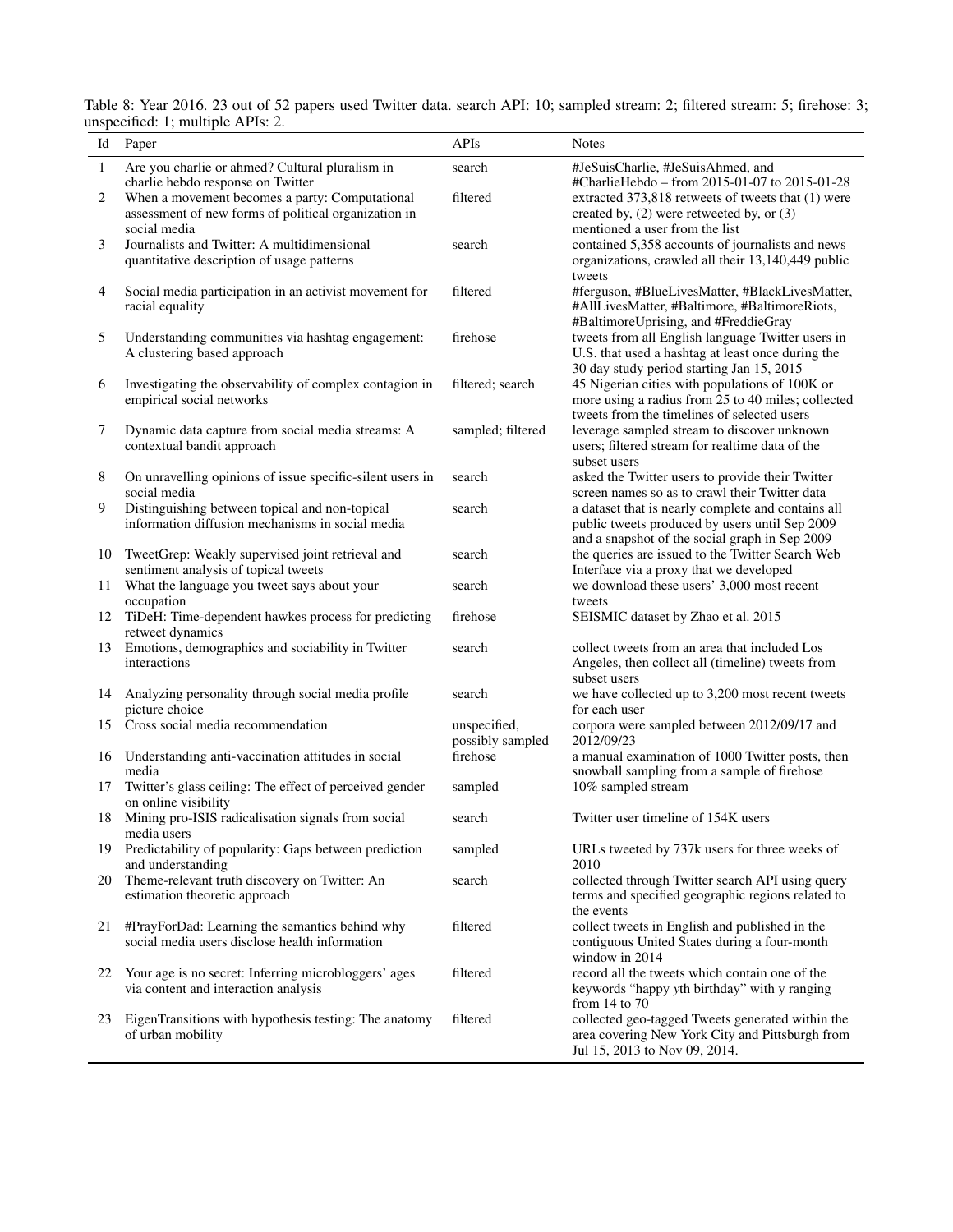Table 9: Year 2017. 9 out of 50 papers used Twitter data. search API: 3; filtered stream: 3; multiple APIs: 3.

| Id | Paper                                                                                                                               | APIs              | <b>Notes</b>                                                                                                                                 |
|----|-------------------------------------------------------------------------------------------------------------------------------------|-------------------|----------------------------------------------------------------------------------------------------------------------------------------------|
|    | Who makes trends? Understanding demographic biases<br>in crowdsourced recommendations                                               | sampled; search   | 1% random sample; queried search API every 5<br>minutes and collected all topics which became<br>trending in US                              |
| 2  | #NotOkay: Understanding gender-based violence in<br>social media                                                                    | sampled; filtered | 1% random sample; collect tweets containing<br>indicated hashtags from Oct 26 to Nov 26, 2016                                                |
| 3  | Online popularity under promotion: Viral potential,<br>forecasting, and the economics of time                                       | filtered          | tweets containing keyword "youtube" OR<br>("youtu" AND "be")                                                                                 |
| 4  | Examining the alternative media ecosystem through<br>the production of alternative narratives of mass<br>shooting events on Twitter | filtered          | tracked "shooter, shooting, gunman, gunmen,<br>gunshot, gunshots, shooters, gun shot, gun shots,<br>shootings" between Jan 1 and Oct 5, 2016 |
| 5  | State of the geotags: Motivations and recent changes                                                                                | filtered          | selected all coordinate-geotagged tweets within<br>0.2 degrees latitude and longitude from Pittsburgh                                        |
| 6  | Online human-bot interactions: Detection, estimation,<br>and characterization                                                       | search            | collected the most recent tweets produced by<br>those accounts                                                                               |
|    | Identifying effective signals to predict deleted and<br>suspended accounts on Twitter across languages                              | sampled; search   | 1% random sample; batches of 100 unique users<br>were queried against the public Twitter API                                                 |
| 8  | Adaptive spammer detection with sparse group<br>modeling                                                                            | search            | crawled a Twitter dataset from July 2012 to<br>September 2012 via the Twitter Search API                                                     |
| 9  | Wearing many (social) hats: How different are your<br>different social network personae?                                            | search            | 76% of About me users in our dataset have linked<br>their profiles to their alternate account in Twitter                                     |

Table 10: Year 2018. 13 out of 48 papers used Twitter data. search API: 2; sampled stream: 3; filtered stream: 4; firehose: 2; multiple APIs: 2.  $\overline{\phantom{0}}$ 

| Id | Paper                                                                                                           | APIs               | <b>Notes</b>                                                                                                                      |
|----|-----------------------------------------------------------------------------------------------------------------|--------------------|-----------------------------------------------------------------------------------------------------------------------------------|
| 1  | Peer to peer hate: Hate speech instigators and their<br>targets                                                 | sampled; search    | 1% random sample; we use search API to fetch<br>tweet traces of users                                                             |
| 2  | Characterizing audience engagement and assessing its<br>impact on social media disclosures of mental illnesses  | search             | obtain the user list of who has retweeted the<br>disclosers during this period of analysis                                        |
| 3  | Facebook versus Twitter: Cross-platform differences in<br>self-disclosure and trait prediction                  | search             | we collected participants' social media posts                                                                                     |
| 4  | Can you verifi this? Studying uncertainty and<br>decision-making about misinformation using visual<br>analytics | filtered           | collected 103,248 tweets posted by these 178<br>accounts along with account metadata from May<br>23, 2017 to June 6, 2017         |
| 5  | Using longitudinal social media analysis to understand<br>the effects of early college alcohol use              | firehose           | extract 639k tweets that match these keywords in<br>August-December 2010 in our organization's<br>archive of the Twitter firehose |
| 6  | Modeling popularity in asynchronous social media<br>streams with recurrent neural networks                      | filtered; firehose | tweets containing keyword "youtube" OR<br>("youtu" AND "be"); SEISMIC dataset by Zhao<br>et al. 2015                              |
| 7  | The effect of extremist violence on hateful speech<br>online                                                    | sampled            | 10% random sample                                                                                                                 |
| 8  | You are your metadata: Identification and obfuscation<br>of social media users using metadata information       | sampled            | random sample of the tweets posted between<br>October 2015 and January 2016                                                       |
| 9  | #DebateNight: The role and influence of socialbots on<br>Twitter during the first 2016 U.S. presidential debate | firehose           | Twitter discussions that occurred during the 1st<br>2016 U.S presidential debate between Hillary<br>Clinton and Donald Trump      |
| 10 | Ecosystem or echo-system? Exploring content sharing<br>across alternative media domains                         | filtered           | tracked various keyword terms related to the<br>Syrian conflict including geographic terms of<br>affected areas                   |
| 11 | COUPLENET: Paying attention to couples with<br>coupled attention for relationship recommendation                | filtered           | collected tweets with emojis contains the keyword<br>"heart" in its description                                                   |
| 12 | Beyond views: Measuring and predicting engagement<br>in online videos                                           | filtered           | tweets containing keyword "youtube" OR<br>("youtu" AND "be")                                                                      |
| 13 | Understanding web archiving services and their<br>(mis)use on social media                                      | sampled            | 1% random sample                                                                                                                  |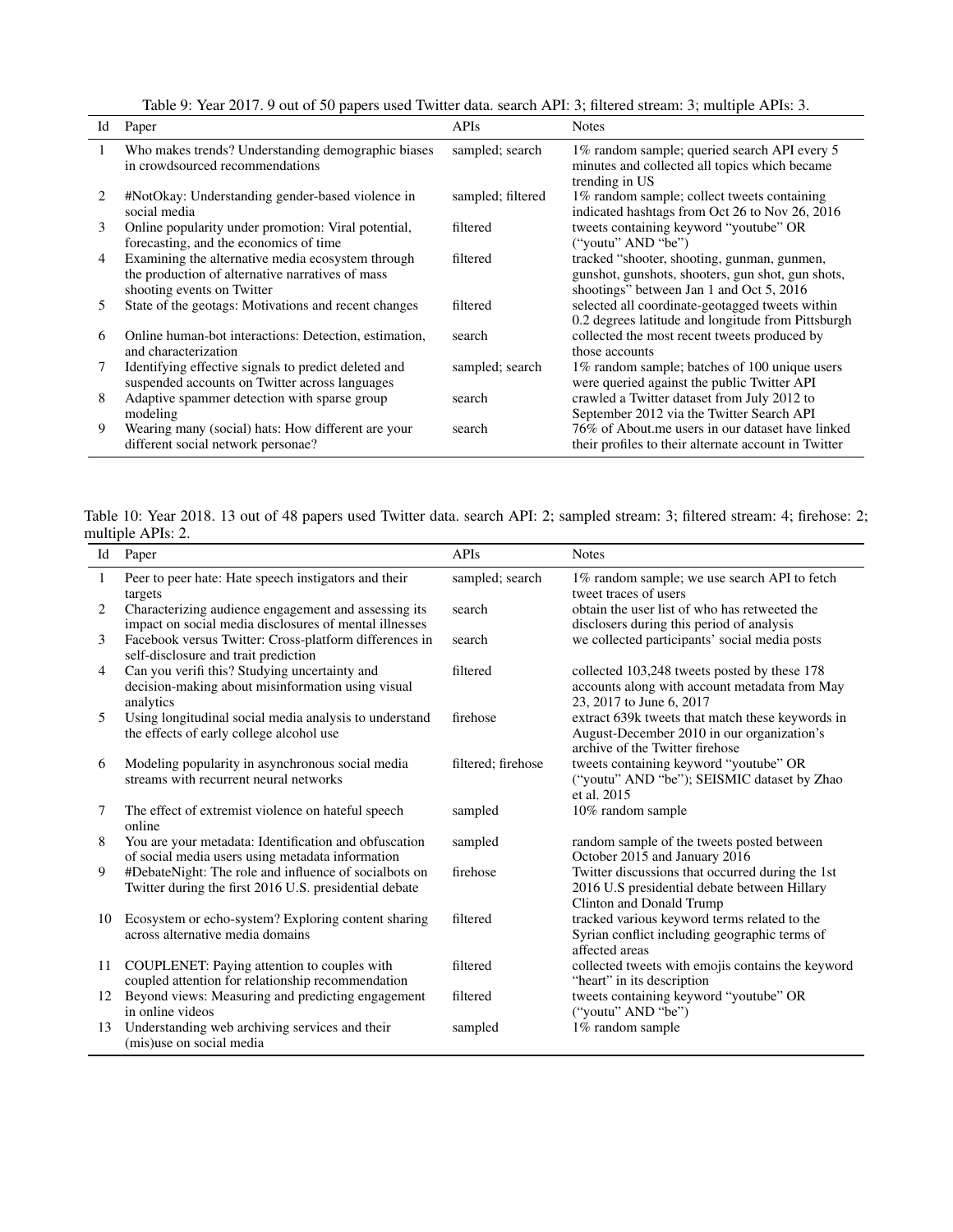Table 11: Year 2019. 17 out of 51 papers used Twitter data. search API: 6; sampled stream: 2; filtered stream: 3; firehose: 2; unspecified: 2; multiple APIs: 2.

| Id | $\mu$ <sub>1</sub> , $\mu$ <sub>1</sub> , $\mu$ <sub>1</sub> , $\mu$ <sub>1</sub> , $\mu$ <sub>1</sub> , $\mu$ <sub>1</sub> , $\mu$ <sub>1</sub> , $\mu$ <sub>1</sub> , $\mu$ <sub>1</sub> , $\mu$ <sub>1</sub> , $\mu$ <sub>1</sub> , $\mu$ <sub>1</sub> , $\mu$ <sub>1</sub> , $\mu$ <sub>1</sub> , $\mu$ <sub>1</sub> , $\mu$ <sub>1</sub> , $\mu$ <sub>1</sub> , $\mu$ <sub>1</sub> , $\mu$ <sub>1</sub> , $\mu$ <sub>1</sub> , $\mu$ <sub>1</sub> , $\mu$ <sub>1</sub> , $\mu$ <sub>1</sub> , $\mu$ <sub>1</sub> , $\mu$ <sub></sub><br>Paper | <b>APIs</b>       | <b>Notes</b>                                                                                                                                                                                                                                                                 |
|----|----------------------------------------------------------------------------------------------------------------------------------------------------------------------------------------------------------------------------------------------------------------------------------------------------------------------------------------------------------------------------------------------------------------------------------------------------------------------------------------------------------------------------------------------------|-------------------|------------------------------------------------------------------------------------------------------------------------------------------------------------------------------------------------------------------------------------------------------------------------------|
| 1  | Linguistic cues to deception: Identifying political trolls                                                                                                                                                                                                                                                                                                                                                                                                                                                                                         | firehose          | a list of 2,752 Russian troll accounts, then                                                                                                                                                                                                                                 |
|    | on social media                                                                                                                                                                                                                                                                                                                                                                                                                                                                                                                                    |                   | collected all of the trolls' discussions                                                                                                                                                                                                                                     |
| 2  | Tweeting MPs: Digital engagement between citizens<br>and members of parliament in the UK                                                                                                                                                                                                                                                                                                                                                                                                                                                           | search            | we fetched all the users (?4.28 Million) who<br>follow MPs and also the users that MPs followed<br>(869K)                                                                                                                                                                    |
| 3  | View, like, comment, post: Analyzing user engagement<br>by topic at 4 levels across 5 social media platforms for<br>53 news organizations                                                                                                                                                                                                                                                                                                                                                                                                          | filtered          | collecting all posts from a news organization                                                                                                                                                                                                                                |
| 4  | A large-scale study of ISIS social media strategy:<br>Community size, collective influence, and behavioral<br>impact                                                                                                                                                                                                                                                                                                                                                                                                                               | firehose          | a large dataset of 9.3 billion tweets representing all<br>tweets generated in the Arabic language in 2015<br>through full private access to the Twitter firehose                                                                                                             |
| 5  | Who should be the captain this week? Leveraging<br>inferred diversity-enhanced crowd wisdom for a<br>fantasy premier league captain prediction                                                                                                                                                                                                                                                                                                                                                                                                     | unspecified       | collected their soccer related tweets by scraping<br>Twitter user timelines (for a total 4,299,738)<br>tweets)                                                                                                                                                               |
| 6  | Multimodal social media analysis for gang violence<br>prevention                                                                                                                                                                                                                                                                                                                                                                                                                                                                                   | search            | we scraped all obtainable tweets from this list of<br>200 users in February 2017                                                                                                                                                                                             |
| 7  | Hot streaks on social media                                                                                                                                                                                                                                                                                                                                                                                                                                                                                                                        | search            | we obtained all tweets, followers, and retweeters<br>of all tweets using the Twitter REST API                                                                                                                                                                                |
| 8  | Understanding and measuring psychological stress<br>using social media                                                                                                                                                                                                                                                                                                                                                                                                                                                                             | search            | 601 active users who completed the survey                                                                                                                                                                                                                                    |
| 9  | Studying cultural differences in emoji usage across the<br>east and the west                                                                                                                                                                                                                                                                                                                                                                                                                                                                       | sampled           | 10% random sample                                                                                                                                                                                                                                                            |
| 10 | What Twitter profile and postedImages reveal about<br>depression and anxiety                                                                                                                                                                                                                                                                                                                                                                                                                                                                       | search            | downloaded the 3200 most recent user tweets for<br>each user, leading to a data set of 5,547,510<br>tweets, out of which 700,630 posts contained<br>images and 1 profile image each across 3498 users                                                                        |
| 11 | Polarized, together: Comparing partisan support for<br>Trump's tweets using survey and platform-based<br>measures                                                                                                                                                                                                                                                                                                                                                                                                                                  | sampled; search   | collecting a large sample of Twitter users<br>(approximately 406M) who sent one or more<br>tweets that appeared in the Twitter Decahose from<br>January 2014 to August 2016; select from this set<br>the approximately 322M accounts that were still<br>active in March 2017 |
|    | 12 Race, ethnicity and national origin-based<br>discrimination in social media and hate crimes across<br>100 U.S. cities                                                                                                                                                                                                                                                                                                                                                                                                                           | sampled           | 1% sample of Twitter's public stream from<br>January 1st, 2011 to December 31st, 2016                                                                                                                                                                                        |
| 13 | A social media study on the effects of psychiatric<br>medication use                                                                                                                                                                                                                                                                                                                                                                                                                                                                               | sampled; filtered | public English posts mentioning these drugs<br>between January 01, 2015 and December 31, 2016                                                                                                                                                                                |
| 14 | SENPAI: Supporting exploratory text analysis through<br>semantic&syntactic pattern inspection                                                                                                                                                                                                                                                                                                                                                                                                                                                      | filtered          | gathered a dataset of Twitter messages from 103<br>professional journalists and bloggers who work in<br>the field of American Politics                                                                                                                                       |
| 15 | Empirical analysis of the relation between community<br>structure and cascading retweet diffusion                                                                                                                                                                                                                                                                                                                                                                                                                                                  | search            | we used the Search API and collected Japanese<br>tweets using the query q=RT, lang=ja                                                                                                                                                                                        |
| 16 | Measuring the importance of user-generated content to<br>search engines                                                                                                                                                                                                                                                                                                                                                                                                                                                                            | unspecified       | a row of three cards with one tweet each. Google<br>obtains the tweets either from Twitter's search (a<br>SearchTweetCarousel) or a single user (a<br>UserTweetCarousel)                                                                                                     |
| 17 | Detecting journalism in the age of social media: Three<br>experiments in classifying journalists on Twitter                                                                                                                                                                                                                                                                                                                                                                                                                                        | filtered          | tracking a set of event-related keywords and<br>hashtags                                                                                                                                                                                                                     |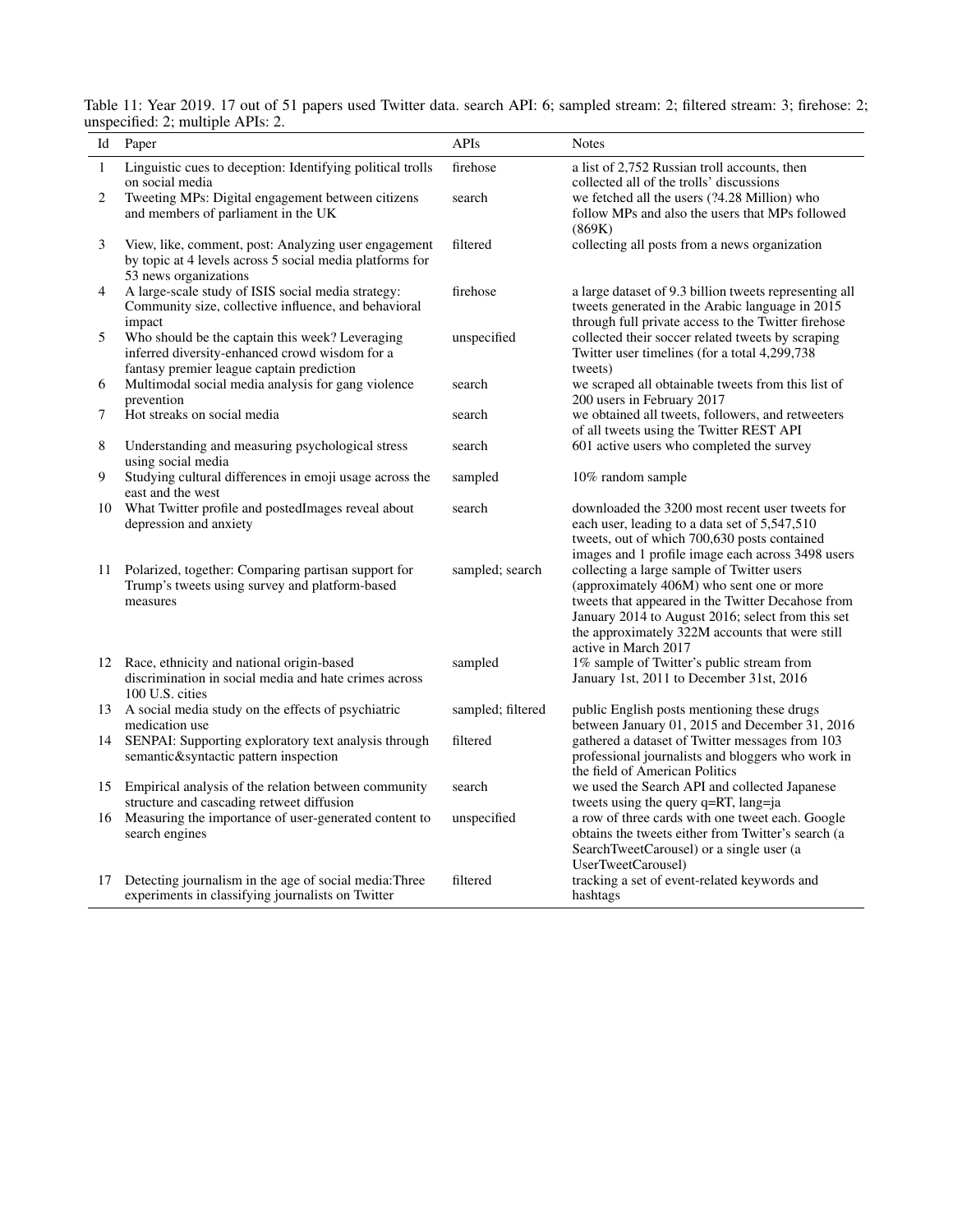# B Constructing the complete data streams

To collect the complete streams, we split the same set of keywords into multiple streaming clients. The CYBERBULLYING and YOUTUBE datasets are respectively crawled by 8 and 12 clients based on different combinations of keywords and languages. We carefully choose the split criteria to ensure that each client would not be rate limited by much ( $\bar{\rho}$ >99% for all subcrawlers). Table 12 and Table 13 list the statistics for all streaming clients of the two datasets.

- 25 keywords for the CYBERBULLYING dataset: nerd, gay, loser, freak, emo, whale, pig, fat, wannabe, poser, whore, should, die, slept, caught, suck, slut, live, afraid, fight, pussy, cunt, kill, dick, bitch
- rules for the YOUTUBE dataset: "youtube" OR ("youtu" AND "be")
- 66 language codes on Twitter: en, es, ja, ko, und, ar, pt, de, tl, fr, cs, it, vi, in, tr, pl, ru, sr, th, el, nl, hi, zh, da, ro, is, no, hu, fi, lv, et, bg, ht, uk, lt, cy, ka, ur, sv, ta, sl, iw, ne, fa, am, te, km, ckb, hy, eu, bn, si, my, pa, ml, gu, kn, ps, mr, sd, lo, or, bo, ug, dv, ca

|          | ັ                  |           |                   |             | ັ                    | ັ             |
|----------|--------------------|-----------|-------------------|-------------|----------------------|---------------|
| Id       | Keywords           | Languages | #collected tweets | #rate limit | #est. missing tweets | sampling rate |
|          | should             | en        | 29,647,814        | 1,357       | 7,324                | 99.98%        |
| 2        | should             | $all\$ en | 801.904           | $\Omega$    | $\theta$             | 100.00%       |
| 3        | live               | en        | 16,526,226        | 1,273       | 25,976               | 99.84%        |
| 4        | live               | all $\en$ | 7,926,325         | 233         | 7.306                | 99.91%        |
| 5        | kill, fight,       | all       | 15,449,973        | 16          | 108                  | 100.00%       |
|          | poser, nerd,       |           |                   |             |                      |               |
|          | freak, piq         |           |                   |             |                      |               |
| 6        | dick, suck, gay,   | all       | 13,164,053        | 15          | 125                  | 100.00%       |
|          | loser, whore, cunt |           |                   |             |                      |               |
| 7        | pussy, fat, die,   | all       | 21,333,866        | 89          | 1,118                | 99.99%        |
|          | afraid, emo, slut  |           |                   |             |                      |               |
| 8        | bitch, wannabe,    | all       | 14,178,366        | 64          | 666                  | 100.00%       |
|          | whale, slept,      |           |                   |             |                      |               |
|          | caught             |           |                   |             |                      |               |
| complete | subcrawlers 1-8    | all       | 114,488,537       | 3,047       | 42,623               | 99.96%        |
| sample   | all 25 keywords    | all       | 60,400,257        | 1,201,315   | 54,175,503           | 52.72%        |

Table 12: Subcrawler configurations for CYBERBULLYING dataset. all \en is all languages excluding "en".

Table 13: Subcrawler configurations for YOUTUBE dataset.

| Id       | Keywords                           | Languages                     | #collected tweets | #rate limit    | #est. missing tweets | sampling rate |
|----------|------------------------------------|-------------------------------|-------------------|----------------|----------------------|---------------|
|          | "youtube"                          | en                            | 10,312,498        | 323            | 3,582                | 99.97%        |
|          | "voutube"                          | ja                            | 6.620.927         | 118            | 3,211                | 99.95%        |
|          | "voutube"                          | ko                            | 714,992           | 36             | 1,339                | 99.81%        |
|          | "voutube"                          | es                            | 2,106,474         | $\overline{0}$ | $\Omega$             | 100.00%       |
|          | "voutube"                          | und                           | 1,418,710         | $\Omega$       | $\Omega$             | 100.00%       |
| 6        | "youtube"                          | all $\{en, ja, ko, es, und\}$ | 5,264,150         | 20             | 169                  | 100.00%       |
|          | "youtu" AND "be"                   | en                            | 11,188,872        | 530            | 10,328               | 99.91%        |
| 8        | "youtu" AND "be"                   | ja                            | 8,389,060         | 619            | 9,657                | 99.89%        |
| 9        | "voutu" AND "be"                   | ko                            | 4.560.793         | 1,193          | 43,584               | 99.05%        |
| 10       | "youtu" AND "be"                   | es                            | 2,271,712         | 27             | 829                  | 99.96%        |
| 11       | "youtu" AND "be"                   | und                           | 2,856,415         | 37             | 1,556                | 99.95%        |
| 12       | "voutu" AND "be"                   | all $\{en, ja, ko, es, und\}$ | 7,351,671         | 158            | 2,800                | 99.96%        |
| complete | subcrawlers 1-12                   | all                           | 53,557,950        | 3.061          | 77,055               | 99.86%        |
| sample   | "youtube" OR<br>("youtu" AND "be") | all                           | 49,087,406        | 320,751        | 4,542,397            | 91.53%        |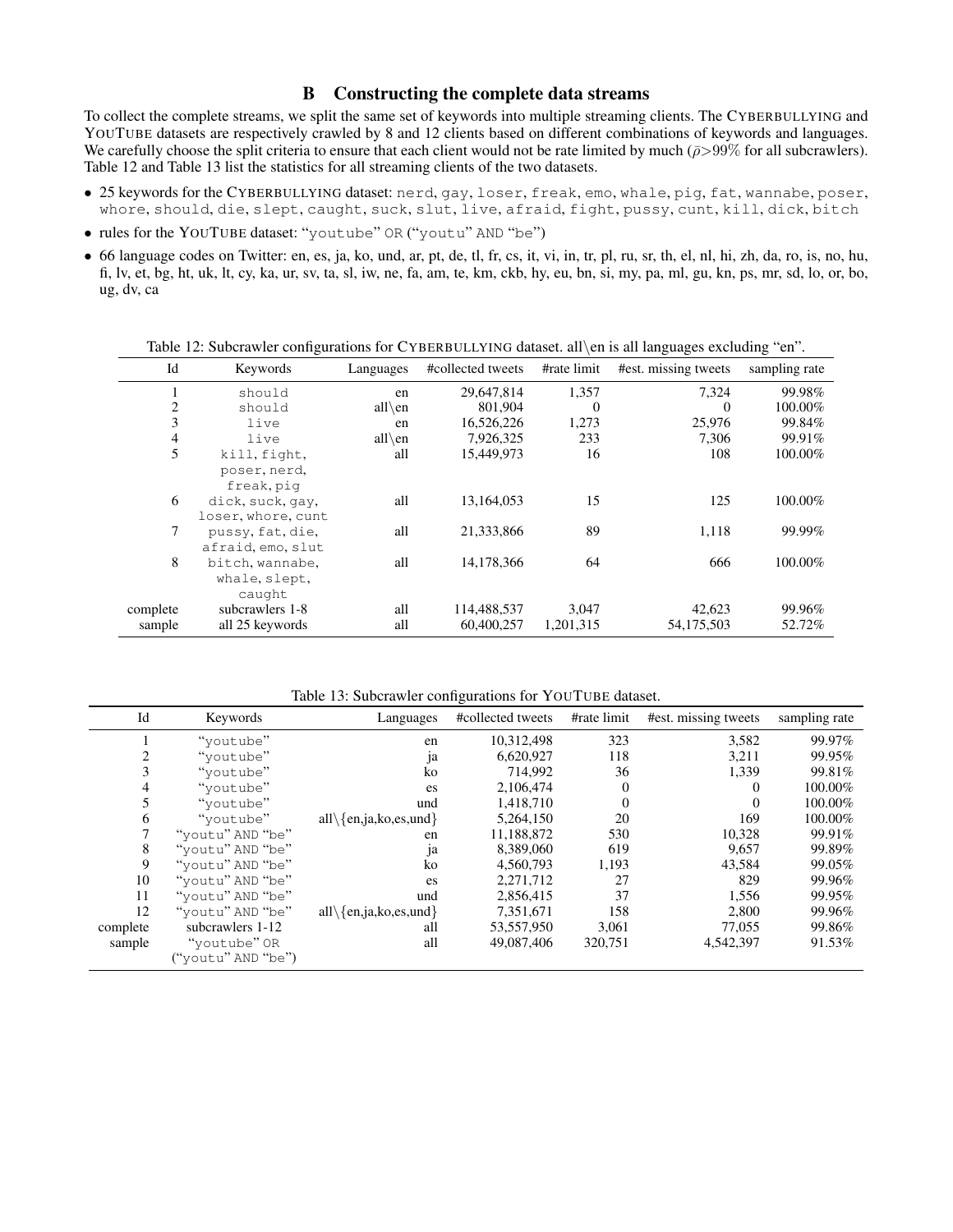## C A detailed comparison with Sampson et al. (2015) on the rate limit messages

To understand the contradiction, we investigate a sampled dataset crawled on Sep 08, 2015 (dubbed SAMPLED '15). This dataset contains tweets mentioning YouTube video URLs. We believe that the design of rate limit messages in SAMPLED '15 is the same with that measured in (Sampson et al. 2015). Differing from the observations we make upon the 2019 CYBERBULLYING and YOUTUBE datasets, we notice 2 major differences for SAMPLED '15, which imply that the rate limit messages were implemented differently back in 2015.

Firstly, SAMPLED '15 receives up to 4 rate limit messages for each second. Figure 12(a) shows the milliseconds in the rate limit messages are not uniformly distributed – 89% rate limit messages are emitted between millisecond 700 to 1,000. With a total of 55,420 rate limit messages, Figure 12(b) shows that  $\{0,1,2,3,4\}$  rate limit messages can be received every second. On the contrary, we obtain at most 1 rate limit message per second in the datasets crawled in 2019.



Figure 12: (a) The density distribution of milliseconds in the received 55,420 rate limit messages. (b) The number of rate limit messages in each second.

Secondly, the integers in the rate limit messages are not increasing monotonically. This contradicts Twitter's official documentation that "*Limit notices contain a total count of the number of undelivered Tweets since the connection was opened* (Twitter.com 2020e)". Figure 13(a) shows the scatter plot of rate limit messages with the timestamp on the x-axis and the associated integer value on the y-axis. The above observations prompt us to believe that the rate limit messages (and streaming clients) are split into 4 parallel threads rather than 1. When the received messages are less than 4, one explanation could be that particular thread has delivered all tweets within it. We propose Algorithm 1, which maps rate limit messages to 4 monotonically increasing lists for estimating the number of undelivered tweets. We color the mapping results in Figure 13(b). From the 4,500 rate limit messages received between 2015-09-08 06:30 UTC and 2015-09-08 09:30 UTC, we estimate that 85,720 tweets are missing.



Figure 13: (a) Scatter plot of rate limit messages. x-axis: timestamp; y-axis: associated integer value. (b) Coloring rate limit messages into 4 monotonically increasing threads by using Algorithm 1.

To validate the 4-thread counters for rate limit messages, we obtain a complete data sample from a Twitter data reseller discovertext.com<sup>6</sup>. This company provides access to the Firehose service at a cost. We started two streaming clients simultaneously on 2017-01-06, one with the Twitter filtered streaming API, the other with the Firehose. We track the temporal tweet volumes at three level: (1) public filtered stream (blue); (2) filtered stream plus the estimated missing volume from rate limit messages (red); (3) the complete tweet stream from Firehose (grey). The missing volume is estimated by using Algorithm 1, which accounts the integers in rate limit messages onto 4 parallel counters. As shown in Figure 14, the red line and grey line

<sup>6</sup> https://discovertext.com/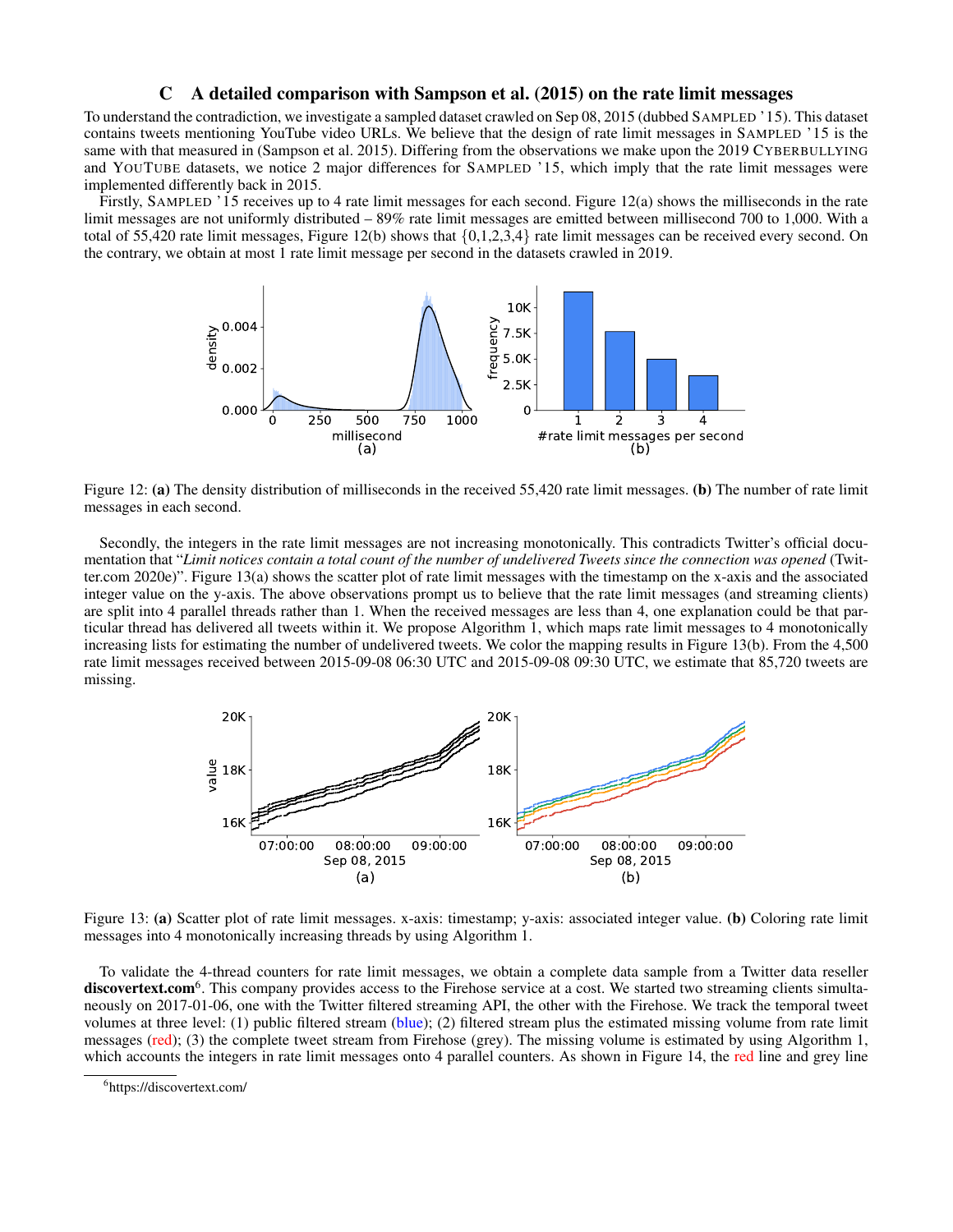input : rate limit messages output: multiple monotonically increasing lists A that consist of rate limit messages *initialize the returned list of list* A *by the first element of rate limit messages*; while *not at end of messages* do read the next rate limit message  $NextRate$ ; read the last element from each of the existing lists  $A$  into  $Prev Rates;$ if  $NextRate \leq min(Prev Rates)$  then

```
append a new list [NextRate] to A;
else
    0 \longleftarrow BestIndex;n \leftarrow len(PrevRates);for k \leftarrow 0 to n do
        if Prev Rates[k] < NextRate < Prev Rates[BestIndex] then
           k \leftarrow BestIndex;end
    update A[BestIndex] by NextRate;end
```
Algorithm 1: Mapping rate limit messages into multiple monotonically increasing lists.

almost overlap each other (MAPE is 0.68%). Our experiments show that the 4-thread counters are accurate measures for the missing tweet volume in early 2017.e Altogether, the collected tweets from public filtered stream plus the estimated missing tweets are close to both Firehose stream (as evident here) and tweets crawled from multiple subcrawlers (as evident in Section 3 of the main paper). This eases our core assumption that multiple subcrawlers capture the underlying universe of Twitter Firehose stream.



Figure 14: Comparing Twitter public filtered stream to the Firehose stream. MAPE is 0.68% with estimated missing tweet volume from rate limit messages.

If one uses the 1-thread counter to compute the missing volume, the total volume will be undercounted as the estimated missing volume now reduces to about 25%. This in turn makes the complete data stream appears to be much larger than the estimated total volume, which was what the researchers found in (Sampson et al. 2015). Based on the above observations, we believe that the discrepancies between our work and (Sampson et al. 2015) are a result of different implementation choices of the rate limit messages in 2015 and 2019.